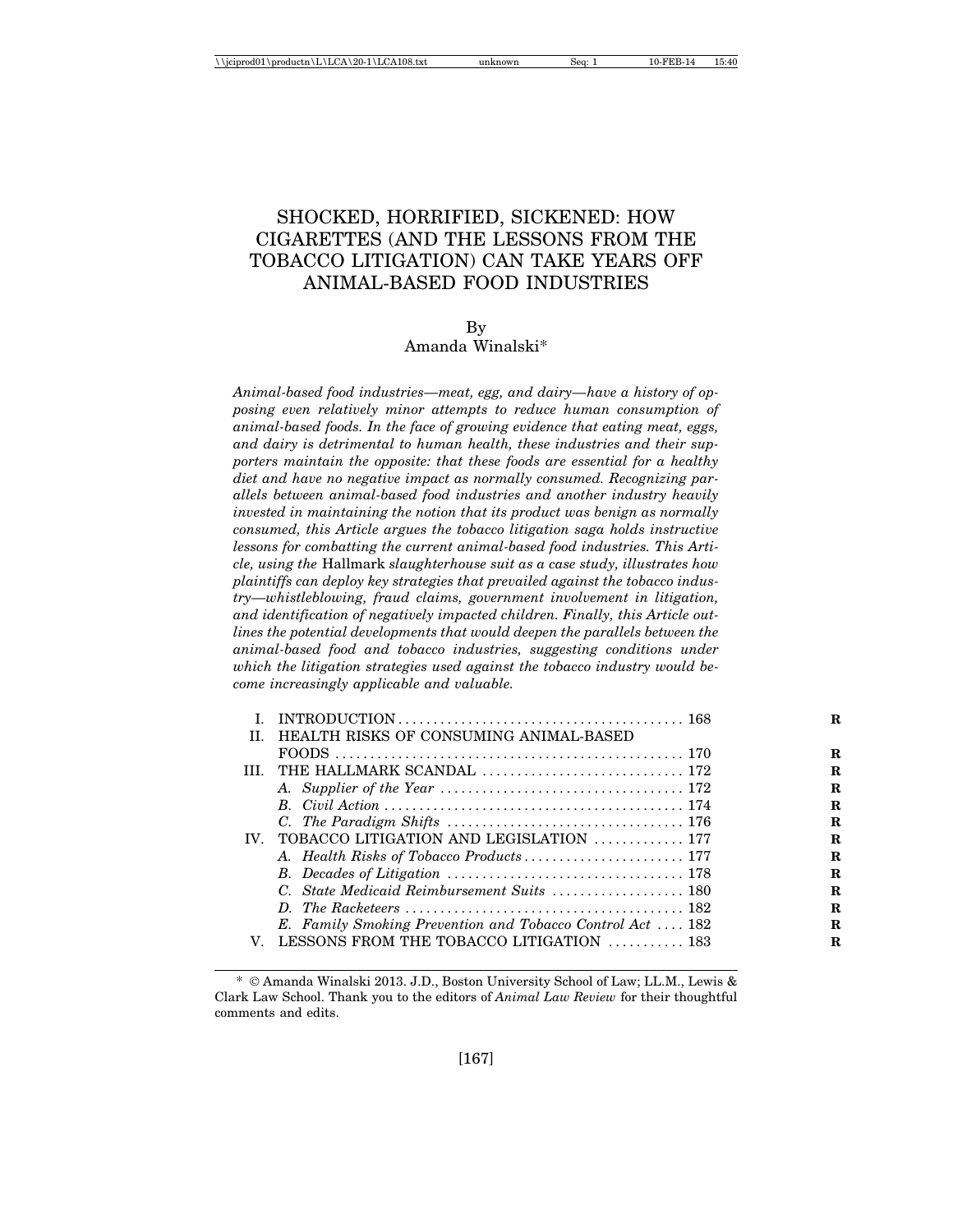|  | D. Lesson 3: Position the Government as Plaintiff                                         |  |
|--|-------------------------------------------------------------------------------------------|--|
|  |                                                                                           |  |
|  | E. Lesson 4: Think of the Children $\ldots \ldots \ldots \ldots \ldots \ldots \ldots 188$ |  |
|  |                                                                                           |  |
|  |                                                                                           |  |
|  |                                                                                           |  |

### I. INTRODUCTION

Over the summer of 2012, an internal newsletter at the U.S. Department of Agriculture (USDA) suggested that employees participate in a Meatless Monday initiative at the agency's headquarters, refraining from eating meat one day per week.<sup>1</sup> The newsletter explained the utility of Meatless Monday by noting that "the production of meat, especially beef (and dairy as well), has a large environmental impact."2 The animal-based food industries reacted swiftly.3 The president of the National Cattlemen's Beef Association (NCBA) condemned the USDA, and various members of Congress stormed social media, publicly declaring their plans to consume more meat on Mondays to compensate for the agency's "stupid" and "here[tical]" recommendation.4

The industries prevailed—the USDA removed its suggestion and assured the public that it did not endorse the Meatless Monday initia-

<sup>1</sup> *See* The Monday Campaigns, *Meatless Monday: History*, http://www.meatlessmonday.com/about-us/history [http://perma.cc/02mVzNJgwHs] (accessed Nov. 17, 2013) (outlining the history of Meatless Monday from its origins as a U.S. resource scarcity measure during World War I through the early twenty-first century international health campaign).

<sup>2</sup> USDA, *Greening Headquarters Update* 2 (July 23, 2012) (available at http://www .zimmcomm.biz/usda/HQGreeningUpdatesJuly2012.pdf [http://perma.cc/0vBBVdTYb SB] (accessed Nov. 17, 2013)).

<sup>3</sup> Throughout this article, "animal-based food industries" refers to the meat, dairy, and egg industries.

<sup>4</sup> Sen. Chuck Grassley (@ChuckGrassley, R-IA) tweeted, "I will eat more meat on Monday to compensate for stupid USDA recommendation ab[ou]t a meatless Monday." Twitter, http://twitter.com/ChuckGrassley/statuses/228265186367262721 [http://perma .cc/0vYbgipaPa2] (July 25, 2012, 4:07 p.m.) (accessed Nov. 17, 2013). Rep. Steve King (@SteveKingIA, R-IA) tweeted, "USDA HQ meatless Mondays!!! At the Dept. Of Agriculture? Heresy! I'm not grazing there. I will have double rib-eye Mondays instead." Twitter, http://twitter.com/SteveKingIA/statuses/228217242649780225 [http://perma .cc/0Eo1qJbrNjT] (July 25, 2012, 12:56 p.m.) (accessed Nov. 17, 2013). The NCBA issued a press release, refusing to "remain silent as USDA turn[ed] its back on cattlemen and consumers," alleging that USDA's "[embrace of] an animal rights extremist campaign to ultimately end meat consumption . . . should be condemned by anyone who believes agriculture is fundamental to sustaining life on this planet." Press Release, NCBA, *USDA Supports Meatless Monday Campaign* (July 25, 2012) (available at http://www .beefusa.org/newsreleases1.aspx?NewsID=2560 [http://perma.cc/0Bvyj7aQavc] (accessed Nov. 17, 2013)) [hereinafter NCBA Press Release].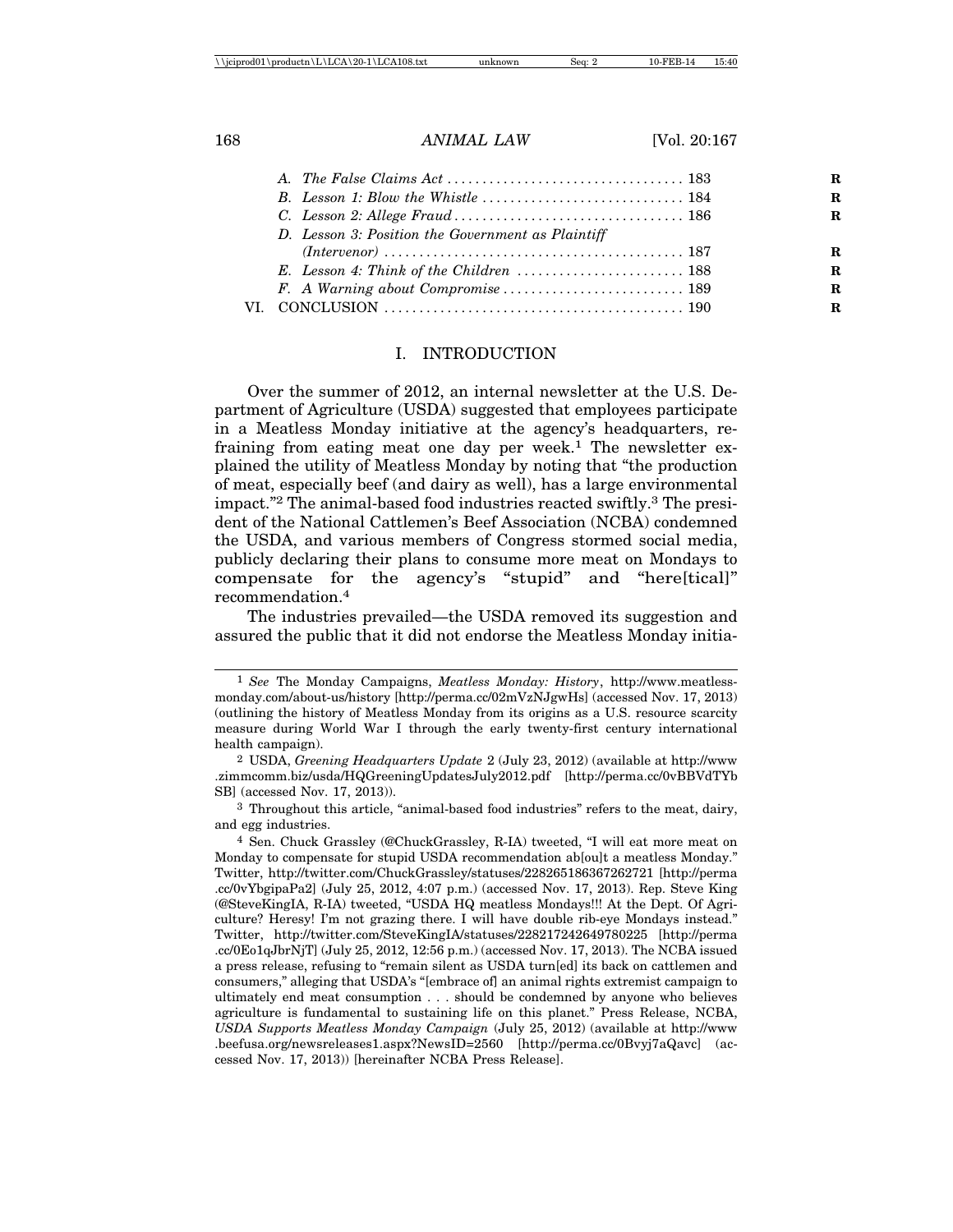tive.5 This relatively mild incident serves as a warning of what to expect when challenging such autocratic and influential industries. These industries do not simply ignore opposition: they have a history of taking the offensive when confronted by criticism.6

This Article begins by briefly summarizing the significant medical research establishing causal links between the consumption of animal products and disease, thereby laying the foundation for the argument that the animal-based food industries are aware that their products are contributing to the national health crisis. Part III provides an overview of the recently settled lawsuit brought by the Humane Society of the U.S. (HSUS), as relator, and the United States (U.S.), as intervenor, under the False Claims Act against Hallmark/Westland Meat Company, Inc.—a slaughter plant that allegedly breached its federal contracts by falsely representing that it had humanely handled cattle. This Article asserts that the *Hallmark* litigation strategy can serve as a model for future suits against these animal-based food industries. Part IV outlines the devastating health effects caused by tobacco, and then summarizes the infamous tobacco litigation. The summary focuses on the trajectory from decades of victory for the corrupt and seemingly invincible tobacco industry over hundreds of diseased and dying plaintiffs, to the tobacco industry's payout of hundreds of billions of dollars and the recent legislation authorizing the Food & Drug Administration (FDA) to regulate tobacco products.7 Part V examines the

5 USDA Press Team (@USDAPress), Twitter, http://twitter.com/USDAPress/status/ 228219832733143040 [http://perma.cc/0K9yGRvMzTa] (July 25, 2012, 1:07 p.m.) (accessed Nov. 17, 2013); *see also* Press Release, NCBA, *NCBA Statement Regarding USDA's Correction Concerning the Meatless Monday Movement* (July 25, 2012) (available at http://www.beefusa.org/newsreleases1.aspx?NewsID=2572 [http://perma.cc/05vU 47VKo6Q] (accessed Nov. 17, 2013)) (applauding the USDA for "denouncing support of the Meatless Monday campaign").

6 *See e.g.* American Meat Institute, *MEAT MythCrushers*, http://www.meatmyth crushers.com/videos.html [http://perma.cc/0mhBiFhSDhR] (accessed Nov. 17, 2013) (examples of Myth Crusher videos include the following: *Myth: Processed Meat is Unhealthy and Should Be Avoided*; *Myth: Hormone Use in Beef Is a Health Concern*; *Myth: Americans Eat Too Much Meat and It Contains Saturated Fat that Leads to Heart Disease*); Burt Rutherford, *Cancer Report Draws Industry Criticism*, BEEF (Nov. 2, 2007) (available at http://beefmagazine.com/cowcalfweekly/cancer-report-draws-criticism [http://perma.cc/0bXLytfN2qx] (accessed Nov. 17, 2013)) (detailing the beef industry's response to a World Cancer Research Fund and American Institute for Cancer Research recommendation that consumers "limit intake of red meat and avoid processed meats").

7 *See* James A. Kushner, *Tobacco Regulation, Litigation, and the Proposed Mega-Settlement: America's Policy of Ethnic Cleansing*, 27 Sw. U. L. Rev. 673, 675–77 (1998) (arguing that the proposed tobacco settlement would have little effect on the tobacco industry because of the settlement's limits on future suits against the industry); *see also* Henry Weinstein, *Tobacco Firms Ordered to Give Up Secret Files*, L.A. Times (Mar. 8, 1998) (available at http://articles.latimes.com/1998/mar/08/news/mn-26782 [http:// perma.cc/0mqkJpE9ARK] (accessed Nov. 17, 2013)) (stating that the confidential documents ordered disclosed in the Minnesota tobacco litigation included a 1957 scientific memo that cigarettes were both addictive and lethal; research on "starting [smoking] behavior of children as young as five-years-old"; an agreement among tobacco manufacturers not to "conduct in-house research about the health hazards of smoking"; and doc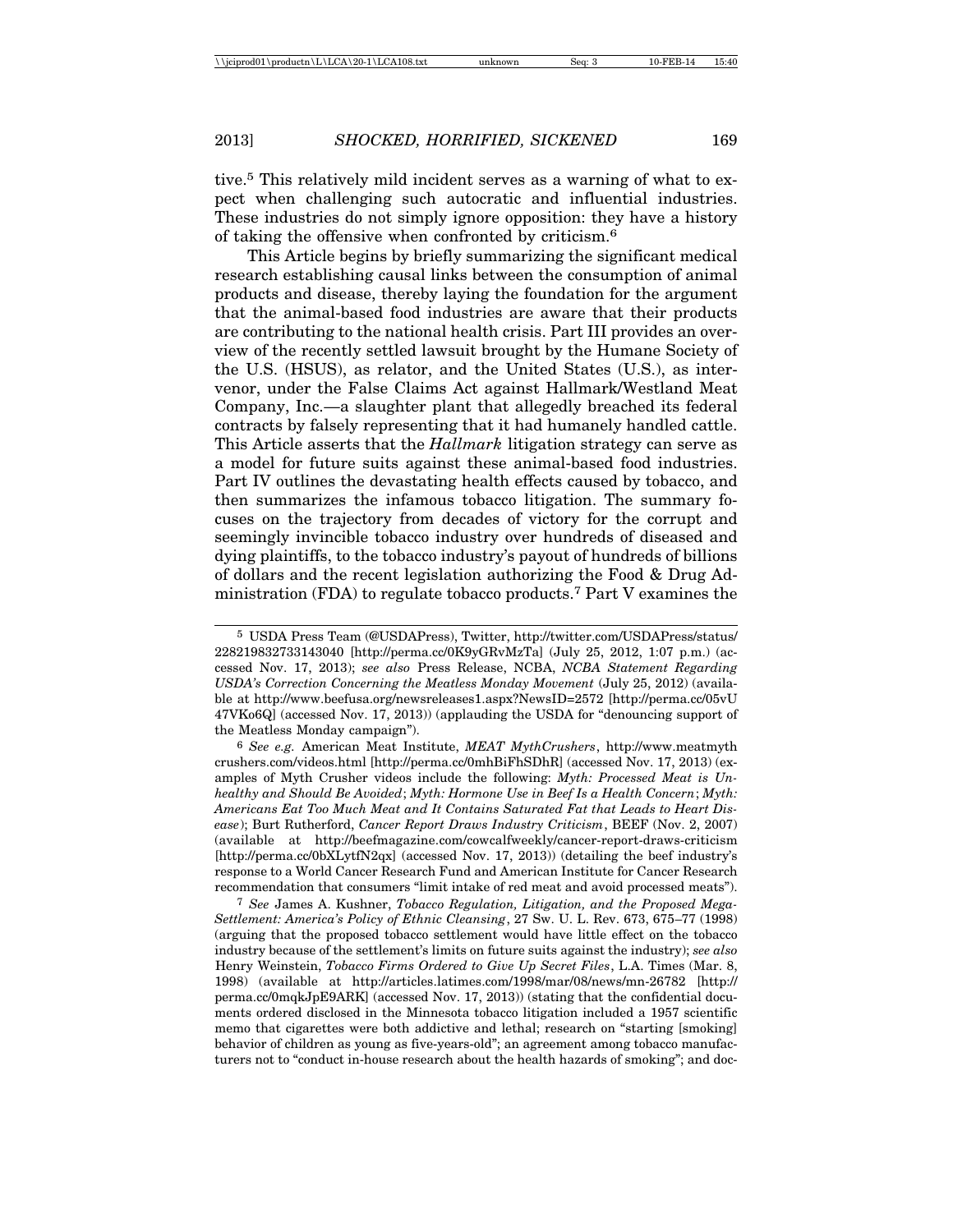lessons from the tobacco litigation and asks how these lessons can inform the legal strategy against animal-based food industries, particularly as these lessons have been elucidated by the *Hallmark* case.

The tobacco litigation—particularly the state Medicaid reimbursement suits—and the *Hallmark* case both illustrate the necessity of four individual, but overlapping, factors: (1) whistleblowers in otherwise impenetrable industries; (2) allegations of fraud; (3) the power the government wields in its position as plaintiff; and (4) the compelling government interest in protecting children. The importance of these factors should not be underestimated when crafting a strategy to hold the animal-based food industries liable for their roles in the deterioration of the American people's health. Inspired by these lessons, one proposed solution lies in the False Claims Act, whereby a whistleblower would file a suit alleging that an animal-based food company deliberately concealed the risks of the product it sold to the federal government. Precedent indicates that this case would be particularly compelling, and would be more likely to encourage government intervention if it involved harm to children. Therefore, similar to *Hallmark*, a logical first case would involve allegations of fraud, related to a program that provides food to school children, such as the National School Lunch Program.

# II. HEALTH RISKS OF CONSUMING ANIMAL-BASED FOODS

America is sick.<sup>8</sup> The nation's growing obesity epidemic and its dependence on prescription heart disease medications are, at least in significant part, due to the consumption of animal-based foods. In *The China Study*, "the most comprehensive study of diet, lifestyle and disease ever done with humans in the history of biomedical research," one of the "remarkable associations" that Dr. T. Colin Campbell discovered was that people who eat the most animal-based food develop the most chronic disease and even "relatively small intakes of animal-based foods were associated with adverse effects."9 Other recent studies have more narrowly focused their analyses on certain health effects of eating meat. One study, using over twenty years of data from the Health

9 *Id.* at 7.

uments directed at misleading the public on the health dangers of tobacco (internal quotations omitted)).

<sup>8</sup> T. Colin Campbell & Thomas M. Campbell II, *The China Study: The Most Comprehensive Study of Nutrition Ever Conducted and the Startling Implications for Diet, Weight Loss, and Long-Term Health* 3 (BenBella Bks. 2006) ("By any number of measures, America's health is failing. We spend far more, per capita, on health care than any other society in the world, and yet two thirds of Americans are overweight, and over 15 million Americans have diabetes, a number that has been rising rapidly. We fall prey to heart disease as often as we did thirty years ago, and the War on Cancer, launched in the 1970s, has been a miserable failure. Half of Americans have a health problem that requires taking a prescription drug every week, and over 100 million Americans have high cholesterol . . . . These issues all come down to three things: breakfast, lunch and dinner.").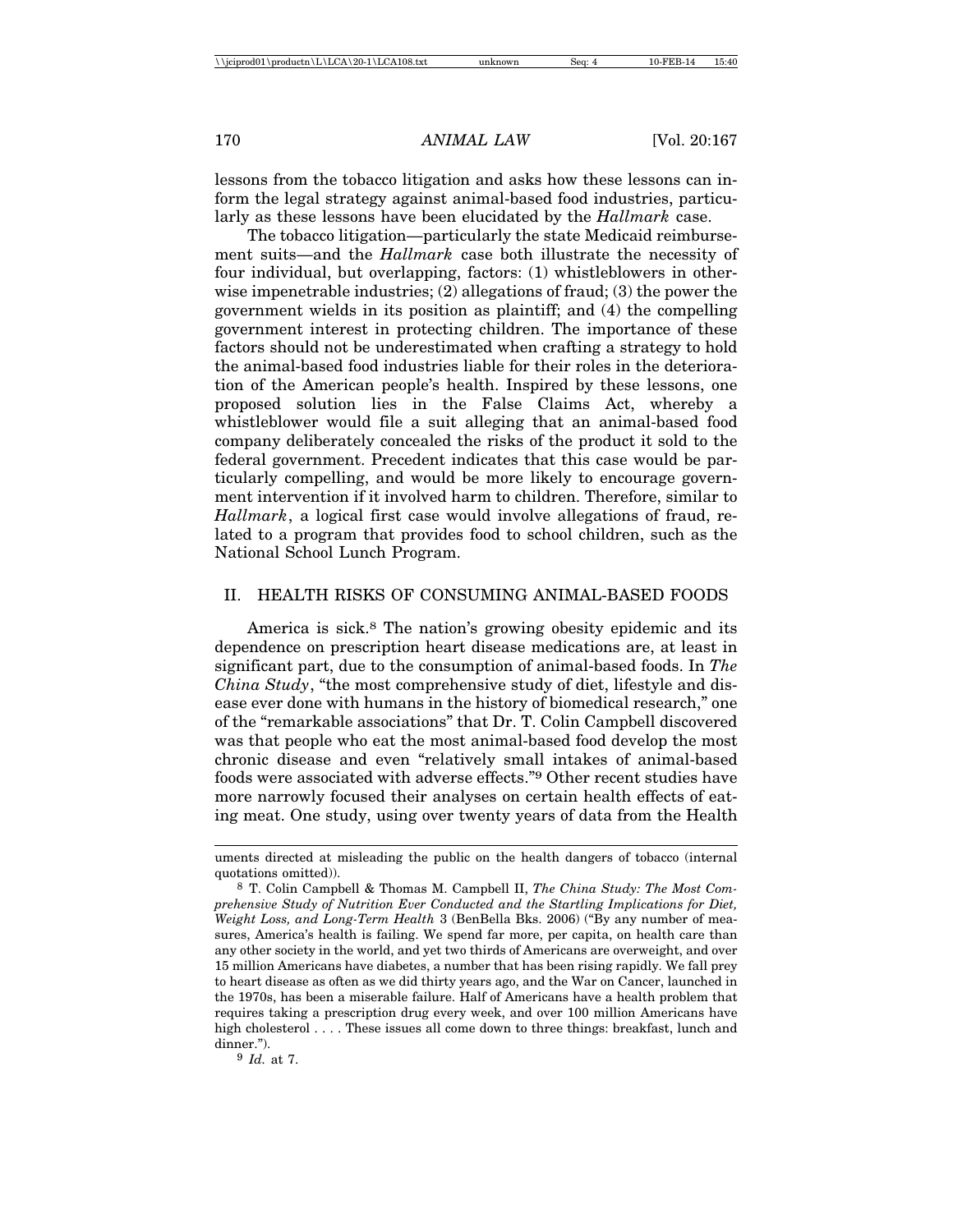Professionals Follow-up Study and the Nurse's Health Study, examined the habits of over 110,000 people. The results of the study show that eating red meat significantly increases the risk of premature death; that is, as red meat consumption increases, so does mortality risk.10 The study's lead author suggests that a diet free of red meat is ideal.11 The study concludes that the consumption of red meat is associated with increased risk of cardiovascular disease and cancer mortality.<sup>12</sup> Similarly, a 2011 meta-study evaluating individual studies conducted in the United Kingdom, Germany, the U.S., the Netherlands, and Japan indicates that vegetarians "have a significantly lower ischemic heart disease mortality . . . and overall cancer incidence than nonvegetarians."13 Thus, these recent medical studies give new meaning to the vegetarian adage: Meat is murder.

However, as evidenced by *The China Study*, meat does not have a monopoly on death and disease; dairy products also contribute to these issues. The consumption of dairy products has been associated with a litany of serious health conditions, including childhood diabetes, asthma, arthritis, cancer, and obesity.14 Dr. Alan Goldhamer, a leading medical researcher, concluded, "It appears likely that no other component in the modern diet causes more pain and suffering, including premature death and disability, than dairy products."15 Another study indicates that consuming too much meat and dairy promotes early puberty, which is significant because "early puberty is associated with high risk of hormone-related cancers like prostate cancer and

12 Pan, *supra* n. 10, at 555 ("Conclusions: Red meat consumption is associated with an increased risk of total, CVD [cardiovascular disease], and cancer mortality.").

<sup>10</sup> Eryn Brown, *All Red Meat Is Risky, a Study Finds*, L.A. Times (Mar. 13, 2012) (available at http://articles.latimes.com/2012/mar/13/health/la-he-red-meat-20120313 [http://perma.cc/08swzjKxsiq] (accessed Nov. 17, 2013)); *see also* An Pan et al., *Red Meat Consumption and Mortality*, 172 Archives Internal Med. 555, 555–63 (Apr. 9, 2012) (available at http://archinte.jamanetwork.com/data/Journals/INTEMED/23009/ioi1100 27\_555\_563.pdf [http://perma.cc/0qiMaHxfXiy] (accessed Nov. 17, 2013)) (discussing a study concluding that red meat consumption is associated with an increased risk of cardiovascular disease and cancer mortality).

<sup>11</sup> Brown, *supra* n. 10.

<sup>13</sup> Tao Huang et al., *Cardiovascular Disease Mortality and Cancer Incidence in Vegetarians: A Meta-Analysis and Systematic Review*, 60 Annals of Nutrition & Metabolism 233, 233–40 (2012) (available at http://www.karger.com/Article/Pdf/337301 [http:// perma.cc/0CbdmHjvrAk] (accessed Nov. 17, 2013)).

<sup>14</sup> Alan Goldhamer, T. Colin Campbell Foundation, *No Body Needs Milk*, http://www .tcolincampbell.org/courses-resources/article/no-body-needs-milk/browse/ [http://perma .cc/0aLc8GK4jjq] (2008) (accessed Nov. 17, 2013) ("There is compelling scientific evidence that our consumption of dairy products is strongly associated with the following conditions: 1. Childhood onset (type one) diabetes 2. Constipation 3. Otitus Media (ear infections) 4. Sinus congestion and Rhinitis 5. Skin problems including rashes, dermatitis, eczema, hives and acne 6. Asthma 7. Digestive disturbance (including irritable bowel syndrome and Crohn's disease) 8. Arthritis and joint pain 9. Cancer (lymphoma, leukemia) 10. Obesity" (internal footnotes omitted)).

<sup>15</sup> *Id.*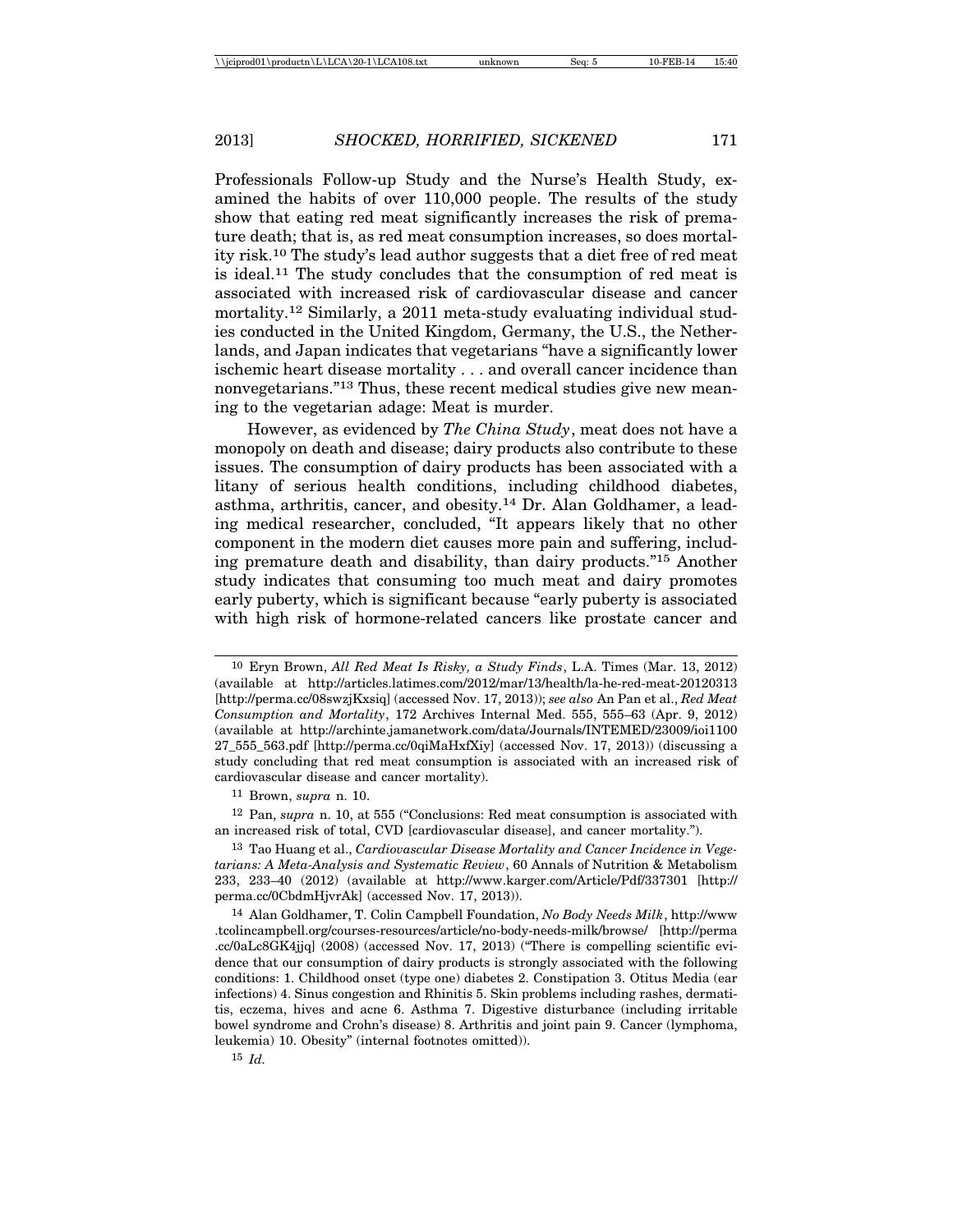breast cancer."16 Thus, there is medical evidence that milk is particularly harmful to those who have not yet gone through puberty. This should be of grave concern to the government, which considers children "our nation's most vulnerable citizens."17

Dr. Campbell's findings show that a plant-based diet can prevent, or even reverse, diseases, including heart disease, diabetes, obesity, cancers, autoimmune diseases, and vision and brain disorders.18 A plant-based diet, of course, undermines the very existence of animalbased agriculture and is a threat to the industries as evidenced by the beef industry's reaction to the U.S. Department of Agriculture's proposal for Meatless Mondays.19

# III. THE HALLMARK SCANDAL

# *A. Supplier of the Year*

Hallmark/Westland Meat Company, Inc. (Hallmark), the secondlargest supplier to the National School Lunch Program,<sup>20</sup> was honored as the U.S. Department of Agriculture's (USDA) Supplier of the Year for 2004–2005.21 However, its practices warrant examination.

In the fall of 2007, the HSUS conducted an undercover investigation at the federally inspected Hallmark plant in Chino, California, and obtained video footage of the egregious cruelty behind the plant's closed doors.22 Employees of the "Supplier of the Year" were filmed "kicking cows, ramming them with the blades of a forklift, jabbing them in the eyes, applying painful electrical shocks and even torturing

<sup>16</sup> Jimmy Downs, Food Consumer, *Eating Meat/Dairy Products Linked to Early Puberty*, http://www.foodconsumer.org/newsite/Nutrition/Food/meat\_dairy\_products\_early \_puberty\_1020121044.html [http://perma.cc/0qQZrF3WPvF] (Oct. 20, 2012) (accessed Nov. 17, 2013); *see also* Anke L. B. G¨unther et al., *Dietary Protein Intake throughout Childhood Is Associated with the Timing of Puberty*, 140 J. Nutrition 565, 565 (Mar. 2010) (available at http://jn.nutrition.org/content/140/3/565.full.pdf [http://perma.cc/ 0pbJ1w8XfbH] (accessed Nov. 17, 2013)) ("These results suggest that animal and vegetable protein intake in mid-childhood might be differentially related to pubertal timing.").

<sup>17</sup> Press Release, U.S. Dept. of Just., *U.S. Intervenes in Suit Against Former Beef Suppliers to National School Lunch Program* (May 1, 2009) (available at http://www .justice.gov/opa/pr/2009/May/09-civ-426.html [http://perma.cc/063L3KdFsHB] (accessed Nov. 17, 2013)) [hereinafter DOJ Press Release] ("The alleged misrepresentations by Hallmark and Westland could have impacted the health of many of our nation's most vulnerable citizens—our schoolchildren." (internal quotations omitted)).

<sup>18</sup> Campbell & Campbell, *supra* n. 8, at 6–7.

<sup>19</sup> NCBA Press Release, *supra* n. 4.

<sup>20</sup> Joe Roybal, *California Nightmare*, BEEF (Mar. 1, 2008) (available at http://beef magazine.com/beef-quality/cattle-handling/california-nightmare [http://perma.cc/0dtf 6FHCrP9] (accessed Nov. 17, 2013)).

<sup>21</sup> Nancy Perry & Peter Brandt, *A Case Study on Cruelty to Farm Animals: Lessons Learned from the Hallmark Meat Packing Case*, 106 Mich. L. Rev. First Impressions 117, 119 (2008) (available at http://www.michiganlawreview.org/assets/fi/106/perry brandt.pdf [http://perma.cc/0h8CjXNCgPf] (accessed Nov. 17, 2013)).

<sup>22</sup> Jonathan R. Lovvorn & Nancy V. Perry, *California Proposition 2: A Watershed Moment for Animal Law*, 15 Animal L. 149, 156 (2009).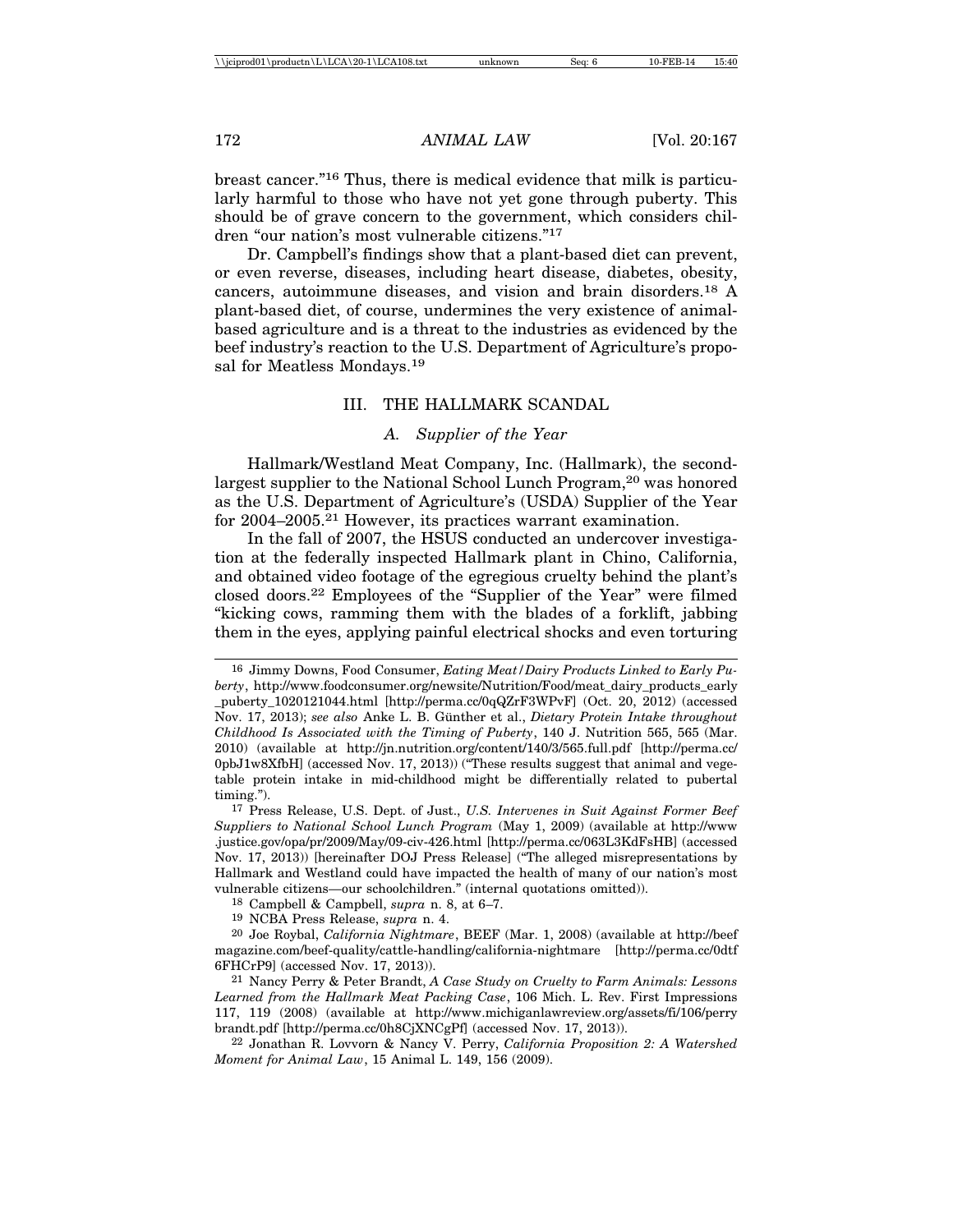them with a hose and water in attempts to force sick or injured animals to walk to slaughter."23

On January 30, 2008, after providing the evidence to the District Attorney's office, the HSUS released the video to the public.24 In an audit report, the USDA described the video as documenting "the egregious abuse of cattle awaiting slaughter . . . in an apparent attempt to force non-ambulatory cattle to rise for slaughter."25 The next day, pending the USDA and Food Safety and Inspection Service (FSIS) investigations, Hallmark ceased operations.26 FSIS concluded that Hallmark violated the prohibition on slaughtering non-ambulatory diseased cows, also referred to as "downer" cattle.27 On February 4, 2008, FSIS issued a Notice of Suspension to Hallmark for "failure to maintain and implement controls to prevent the inhumane handling and slaughter of animals."28

The Secretary of Agriculture, Ed Schafer, released the following statement: "Because the cattle did not receive complete and proper inspection FSIS has determined them to be unfit for human food and the company is conducting a recall."29 The Secretary emphasized the safety of the U.S. food supply and explained the safeguards and precautions slaughter plants have in place to protect against foodborne disease, one of which is a ban on downer cattle entering the food supply.30 He stated,

I am dismayed at the in-humane handling of cattle that has resulted in the violation of food safety regulations at the Hallmark/Westland Meat Packing Company. It is extremely unlikely that these animals were at risk for BSE [bovine spongiform encephalopathy, popularly known as mad cow disease] because of the multiple safeguards; however, this action is necessary because plant procedures violated USDA regulations.<sup>31</sup>

23 HSUS, *Rampant Animal Cruelty at California Slaughter Plant*, http://www.hu manesociety.org/news/news/2008/01/undercover\_investigation\_013008.html [http:// perma.cc/0YMjhQkUWqb] (Jan. 30, 2008) (accessed Nov. 17, 2013).

24 Lovvorn & Perry, *supra* n. 22, at 157.

25 USDA, *Audit Report: Evaluation of FSIS Management Controls over Pre-Slaughter Activities*, Rpt. No. 24601-7-KC, i (Nov. 2008) (available at http://www.usda.gov/oig/ webdocs/24601-07-KC.pdf [http://perma.cc/0QR4z3JnorC] (accessed Nov. 17, 2013)).

26 *Id.*

27 *Id.*

28 *Id.*

29 Press Release, USDA, *Statement by Secretary of Agriculture Ed Schafer Regarding Hallmark/Westland Meat Packing Company Two Year Product Recall* (Feb. 17, 2008) (available at http://www.usda.gov/2008/02/0046.xml [http://perma.cc/0UgYsPjrydV] (accessed Nov. 17, 2013)) [hereinafter *Secretary of Agriculture Statement*].

30 *Id.* ("These safeguards include in-plant procedures to reduce dangerous foodborne pathogens such as E. coli O157:H7 and Salmonella. It also includes the removal of specified risk materials—those tissues demonstrated to contain the bovine spongiform encephalopathy agent in infected cattle—from the human food chain, along with the U.S. Food and Drug Administration's 1997 ruminant to ruminant feed ban. The prohibition of non-ambulatory cattle from the food supply is an additional safeguard against bovine spongiform encephalopathy.").

31 *Secretary of Agriculture Statement*, *supra* n. 29.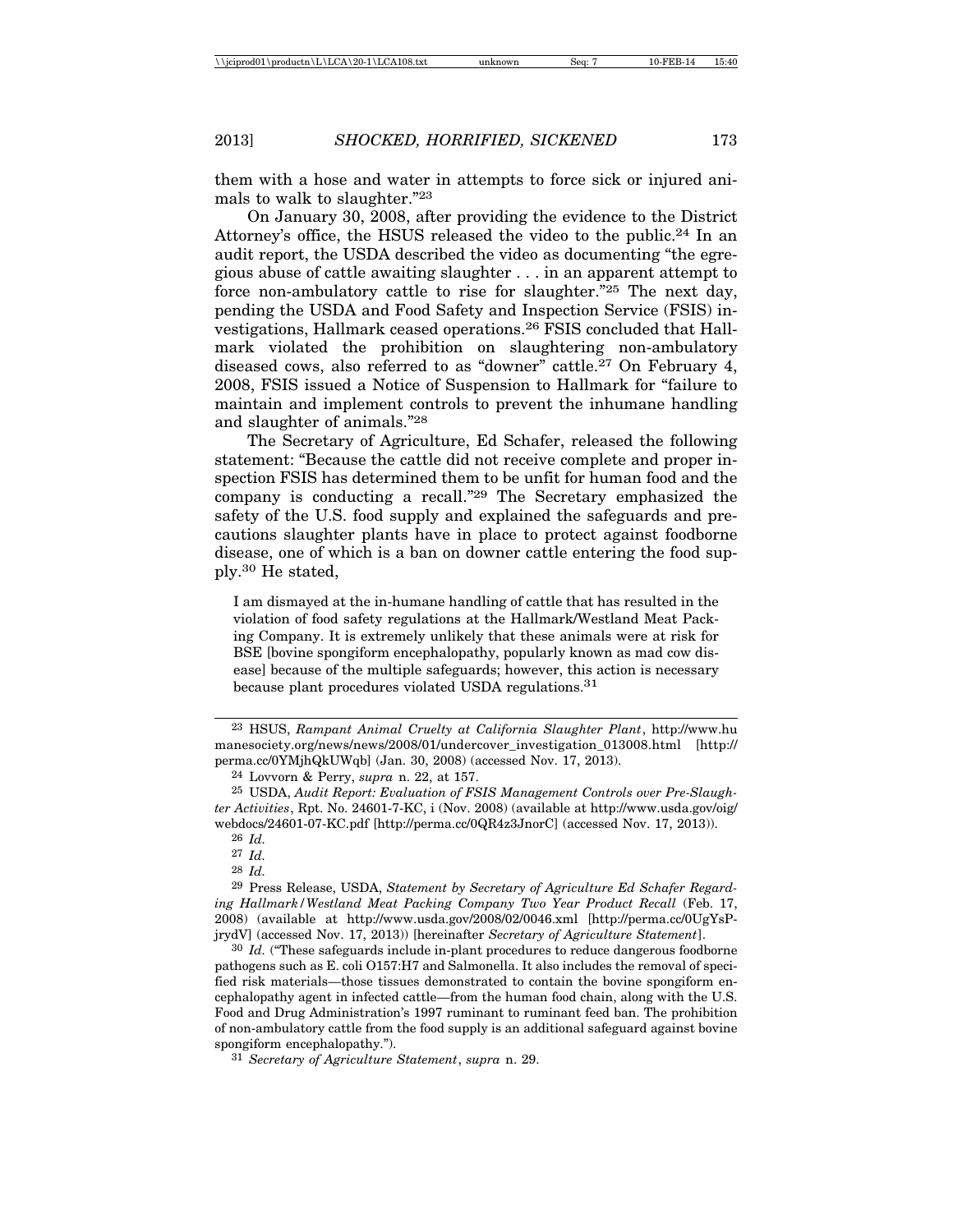Still, Hallmark recalled approximately 143 million pounds of beef products, the largest recall to date.32 Steve Mendell, president of Hallmark, purported to share Secretary Schafer's dismay in his testimony before the Oversight and Investigations Subcommittee of the House Energy and Commerce Committee. After watching the videos showing the abuse, he retracted his statement that downer cows had not been slaughtered for food, and testified, "I was shocked. I was horrified. I was sickened."33

Federal programs, including the National School Lunch Program, had purchased more than one-third of the beef—over 50 million pounds of meat.34 Subsequently, Hallmark stopped supplying beef to the program.35

Despite the lack of protections provided to farmed animals under anti-cruelty laws, the abuse captured on film was so egregious that the District Attorney charged, and the court convicted, two workers under the California anti-cruelty statute.36 And in 2008, the USDA formally rescinded Hallmark/Westland's Supplier of the Year award.37

# *B. Civil Action*

The HSUS filed a groundbreaking suit against Hallmark, as a supplier of the National School Lunch Program, for defrauding the Agricultural Marketing Service (AMS), a division of the USDA.38 The HSUS filed suit under the *qui tam* (whistleblower) section of the False Claims Act, which imposes liability for making false claims for payments to the U.S. government.39 According to the Department of Justice, the HSUS alleged that the "defendants knowingly and falsely represented to AMS that all cattle at their slaughtering facility [were] humanely handled in accordance with federal regulations and that no meat from disabled, non-ambulatory cattle was included in AMS' purchases."40 Thus, the complaint alleged that Hallmark defrauded the government by breaching its contractual obligations to humanely

35 DOJ Press Release, *supra* n. 17.

<sup>32</sup> *USDA Audit Report*, *supra* n. 25, at i.

<sup>33</sup> Mathew L. Wald, *Meat Packer Admits Slaughter of Sick Cows*, N.Y. Times (March 13, 2008) (available at http://www.nytimes.com/2008/03/13/business/13meat.html [http://perma.cc/0eJku42xMbp] (accessed Nov. 17, 2013)).

<sup>34</sup> Andrew Martin, *Some Suspect Meat Used in School Lunches, U.S. Says*, N.Y. Times (Feb. 22, 2008) (available at http://www.nytimes.com/2008/02/22/business/22beef .html [http://perma.cc/0947X7wAz8v] (updated Feb. 27, 2008) (accessed Nov. 17, 2013)); *Secretary of Agriculture Statement*, *supra* n. 29.

<sup>36</sup> Lovvorn & Perry, *supra* n. 22, at 150, 157–58.

<sup>37</sup> Rita Jane Gabbet, *USDA to Hallmark: We Want Our Plaque Back*, Meatingplace (Mar. 6, 2008) (available at http://www.meatingplace.com/Industry/News/Details/8621? allowguest=true [http://perma.cc/0um8G6QGe3u] (accessed Nov. 17, 2013)).

<sup>38</sup> Compl., *U.S. ex rel. Humane Socy. of the U.S. v. Hallmark Meat Packing Co.* at ¶¶ 1–5 (C.D. Cal. seal lifted Apr. 28, 2009) (Civ. No. 08-0221); DOJ Press Release, *supra* n. 17; Lovvorn & Perry, *supra* n. 22, at 158.

<sup>39</sup> 31 U.S.C. § 3729(a) (2006).

<sup>40</sup> DOJ Press Release, *supra* n. 17.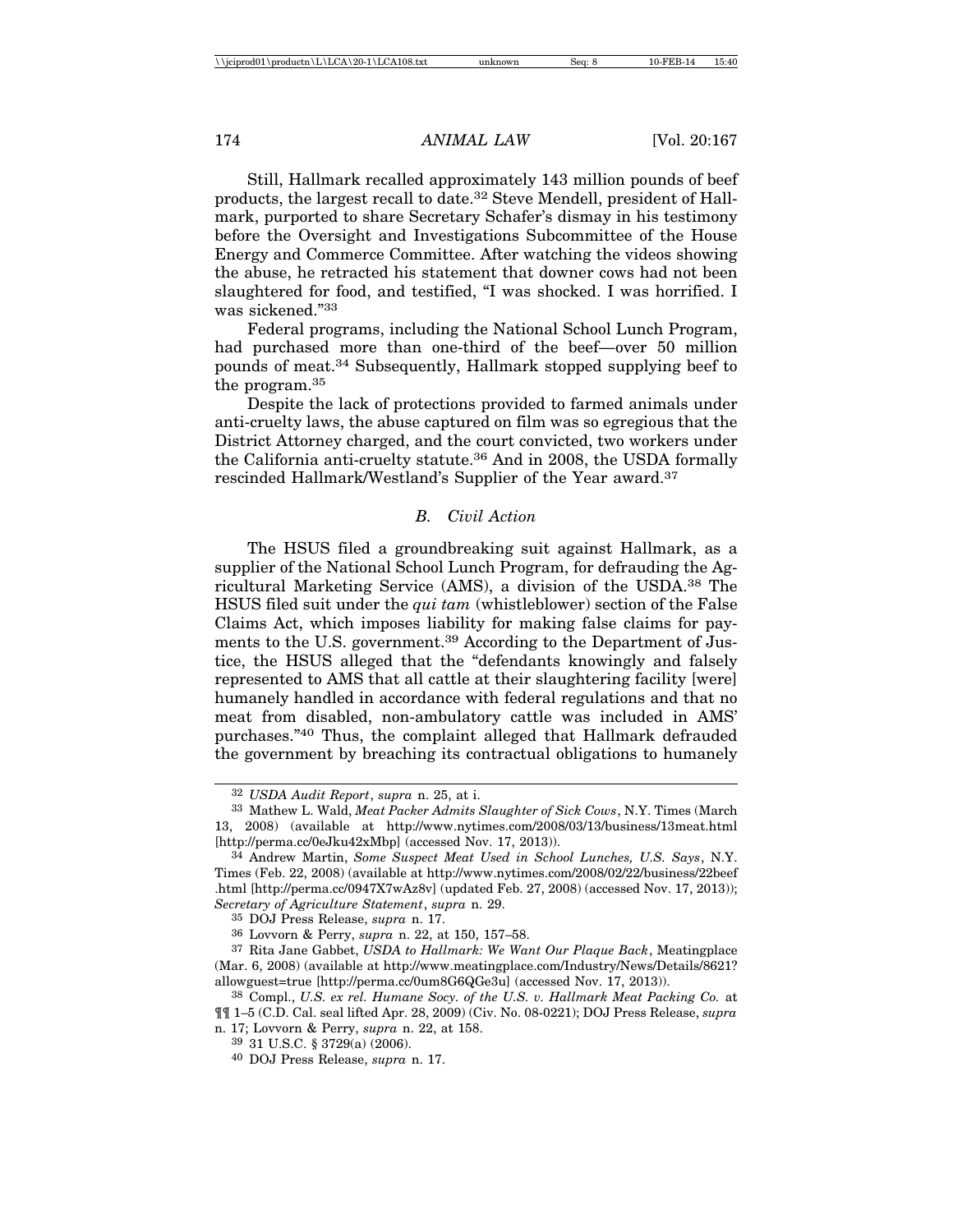handle the cattle, an express term of the lunch program agreement.<sup>41</sup> The U.S., which intervenes in less than 25% of *qui tam* actions, subsequently intervened in this suit as plaintiff.42

The U.S. alleged that the AMS bought beef products for the National School Lunch Program from Hallmark pursuant to a series of contracts and that Hallmark fraudulently procured the contracts.43 The U.S. alleged that Hallmark procured the contracts by "falsely representing in its bids that it humanely handled all cattle when, in truth, it knew it regularly did not humanely handle cattle," and "by falsely representing that it processed only ambulatory cattle when, in truth, it knew it regularly processed meat both from 'non-ambulatory disabled cattle' . . . and from 'downer' cattle."44 The complaint further alleged that Hallmark falsely certified compliance with its contractual obligations when it knew it was violating the contracts by inhumanely handling the cattle and processing downer, nonambulatory, and diseased cattle.45 The U.S. included claims of abuse that went beyond the abuses documented by the HSUS investigator, alleging that on "a daily basis, both before and after bidding on and entering into the AMS Contracts, while driving cattle between the unloading ramps, holding pens, and stunning areas," Hallmark engaged in egregious abuse to conscious, nonambulatory cows, by electrically prodding them in the face or anus, kicking or punching them, running a forklift over them, and dragging them with chains.46 Hallmark was allegedly processing non-ambulatory disabled cattle "at least three times every 30 days" on several occasions in 2004—years before the HSUS's investigation began.47

Additionally, the U.S. asserted that Hallmark, in its applications for inspection, had falsely represented to the USDA that it did not employ felons.48 According to the complaint, despite these representations, a partner in the operation was a convicted felon, whose convictions related to work in the meat packing industry.49 Accordingly, Hallmark had been ineligible to bid on AMS contracts, and the

48 *Id.* at ¶ 2.

<sup>41</sup> Lovvorn & Perry, *supra* n. 22, at 158.

<sup>42</sup> *Id.* at 159. A *qui tam* action is "a whistleblower claim brought by an informer, under a statute which establishes a penalty for the commission or omission of a certain act, and provides that the same shall be recoverable in a civil action, part of the penalty to go to any person who will bring such action and the remainder to go to the state or some other institution." *Qui Tam Action* in *Words & Phrases* vol. 35B, 496–97 (West 2006) (internal citations omitted).

<sup>43</sup> Pl.'s 2d Amend. Compl., *U.S. ex rel. Humane Socy. of the U.S. v. Hallmark Meat Packing Co.* at  $\llbracket$  1 (C.D. Cal. Dec. 15, 2010) (Civ. No. 08-0221) [hereinafter Pl.'s 2d Amend. Compl.].

<sup>44</sup> *Id.*

<sup>45</sup> *Id.*

<sup>46</sup> *Id.* at ¶ 33.

<sup>47</sup> *Id.* at ¶ 85.

<sup>49</sup> Pl.'s 2d Amend. Compl. at ¶ 2.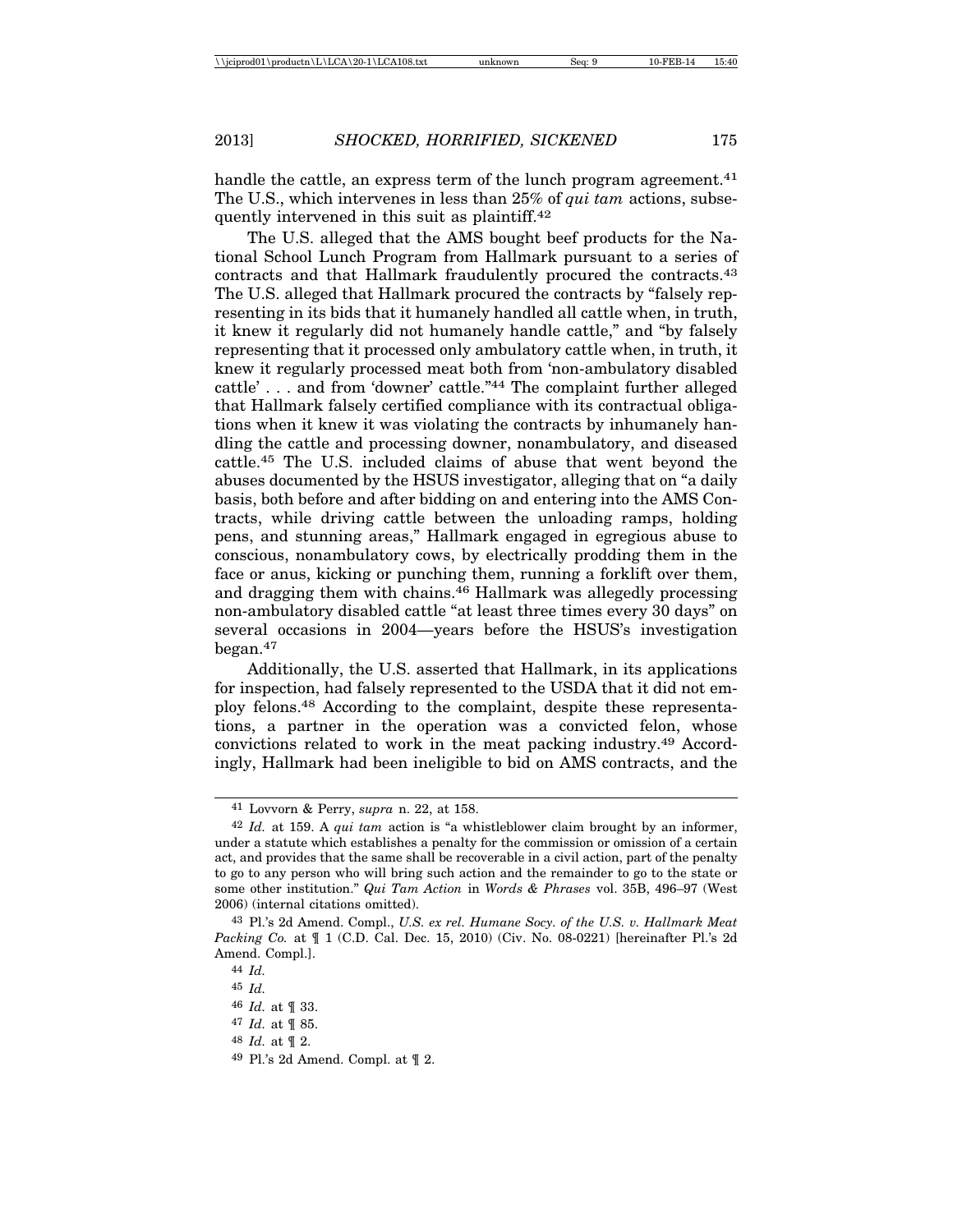contracts it had entered into while Hallmark was employing a felon were fraudulently obtained.50

The U.S. sued Hallmark and related entities, including the individual owners, under the False Claims Act and sought relief under common law claims of fraudulent concealment, negligent misrepresentation, payment by mistake, restitution, money had and received, and breach of contract.51 The crux of the suit was not that Hallmark mistreated the animals, but that it falsely represented that it humanely handled cattle when it regularly did not—and knew that it regularly did not. In other words, Hallmark's animal abuse constituted fraud.

By intervening in the suit, the U.S. sought to recoup the \$150 million in taxpayers' money spent on recalled beef.<sup>52</sup> The complaint demanded treble damages under the False Claims Act, in addition to civil penalties.53 On November 16, 2012, the case settled for \$497 million, a record figure for a case involving animal abuse.<sup>54</sup> While he did not expect that the bankrupt Hallmark would pay the settlement, the attorney for the HSUS explained that this symbolic settlement "informs other federal government contractors that when your contract says you provide humane handling, if you don't do that you're likely to end up bankrupt as well."55

# *C. The Paradigm Shifts*

The *Hallmark* case is particularly noteworthy for the enormous settlement—a result of the treble damages claim<sup>56</sup>—and for the public's response to typically unseen abuse of farmed animals.57 Not only did millions of people watch video footage of the abuse on television, but as of October 2012, the YouTube video had also reached one million views.58 The public has made it clear that it is "no longer averting its gaze when it comes to farm animal cruelty."59

Even before the case settled, Jonathan Lovvorn, vice president and chief counsel for Animal Protection Litigation and Research at the HSUS, observed that "the precedent set by this case—i.e., the risk of personal liability for treble damages, coupled with the promise of

<sup>50</sup> *Id.*

<sup>51</sup> *Id.* at ¶¶ 105–138.

<sup>52</sup> Lovvorn & Perry, *supra* n. 22, at 159.

<sup>53</sup> Pl.'s 2d Amend. Compl. at ¶ 1.

<sup>54</sup> Tracie Cone, *\$500 Million Animal Abuse Settlement Reached*, Associated Press (Nov. 16, 2012) (available at http://bigstory.ap.org/article/apnewbreak-huge-slaughter house-settlement-reached [http://perma.cc/0C9GKYaBkNT] (accessed Nov. 17, 2013)).

<sup>55</sup> *Id.*

<sup>56</sup> *Id.*; Pl.'s 2d Amend. Compl. at ¶ 1.

<sup>57</sup> Perry & Brandt, *supra* n. 21, at 117.

<sup>58</sup> Wayne Pacelle, A Humane Nation Blog, *Another Hallmark/Westland Investigation Milestone*, http://hsus.typepad.com/wayne/2012/10/hallmark-investigation-video .html [http://perma.cc/0b6DokvNpyZ] (Oct. 9, 2012) (accessed Nov. 17, 2013); HSUS, YouTube, *Slaughterhouse Investigation: Cruel and Unhealthy Practices* (posted Jan. 30, 2008) (available at http://youtu.be/zhlhSQ5z4V4 (accessed Nov. 17, 2013)).

<sup>59</sup> Perry & Brandt, *supra* n. 21, at 118.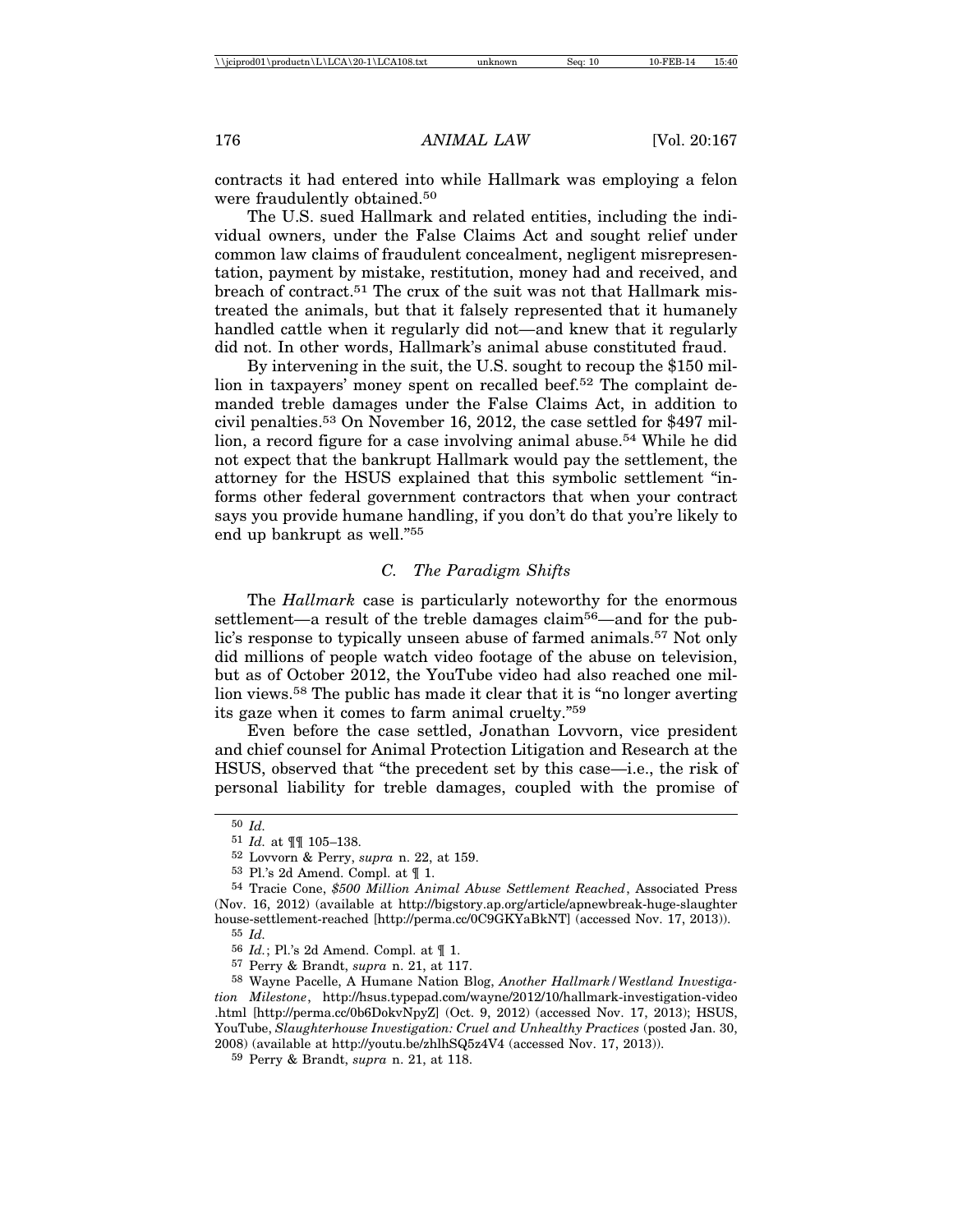multi-million dollar bounties for workers who blow the whistle on animal abuse—could serve as a powerful deterrent for slaughterhouse owners operating in an area with woefully insufficient humane law enforcement."60 However, the power of the *Hallmark* precedent is not limited to preventing slaughterhouses from committing the most egregious abuses. *Hallmark* may well be the model for future suits against animal-based food industries. In *Hallmark*, the whistleblower uncovered cruelty that was in direct violation of an express contract with the USDA. Imagine if the investigator had uncovered documents showing that Hallmark knew that the beef it was supplying, beef that would be served to needy school children, was unfit for human consumption because it caused cancer or heart disease. Further imagine that the executives had known for years but, like the tobacco industry, had concealed the information at the expense of the nation's health. As discussed, these studies already exist; the animal-based food industries simply refute them with their own data. One can only imagine what information the animal-based food industries may be suppressing. But as the *Hallmark* case suggests, industries' attempts to conceal harmful facts may identify them as the next tobacco.

Before pursuing legal action against animal-based food industries, potential plaintiffs—whether government or whistleblowers—should recall the past legal fight against tobacco, a previously invincible multi-billion dollar industry.

# IV. TOBACCO LITIGATION AND LEGISLATION

### *A. Health Risks of Tobacco Products*

Smoking cigarettes, like eating animal-based foods, can cause devastating harm to one's health; $61$  however, while the government generally encourages the consumption of animal products, it now warns about the dangers of smoking.62 Every year, approximately 443,000 people die prematurely from smoking and from exposure to secondhand smoke.<sup>63</sup> There are currently 8.6 million people living with a "serious illness" caused by smoking.64 Not only is tobacco a carcinogen, but cigarette smoke also contains hundreds of toxic chemical compounds, at least sixty-nine of which cause cancer.65 Smoking can dam-

64 *Id.*

<sup>60</sup> Lovvorn & Perry, *supra* n. 22, at 159.

<sup>61</sup> *See e.g.* Ctrs. for Disease Control and Prevention, *Tobacco Use: Targeting the Nation's Leading Killer at a Glance 2011*, http://www.cdc.gov/chronicdisease/resources/ publications/aag/osh.htm [http://perma.cc/0CfGcVPeHdo] (updated Nov. 16, 2012) (accessed Nov. 17, 2013) [hereinafter CDC, *Tobacco Use*] ("Tobacco use is the single most preventable cause of disease, disability, and death in the United States.").

<sup>62</sup> *See id.* (outlining the CDC-supported "programs to prevent and control tobacco use in all 50 states, the District of Columbia, 8 U.S. territories/jurisdictions, and 8 tribal support centers").

<sup>63</sup> *Id.*

<sup>65</sup> U.S. Dept. of Health and Human Servs., *A Report of the Surgeon General: How Tobacco Smoke Causes Disease: The Biology and Behavioral Basis for Smoking-Attribu-*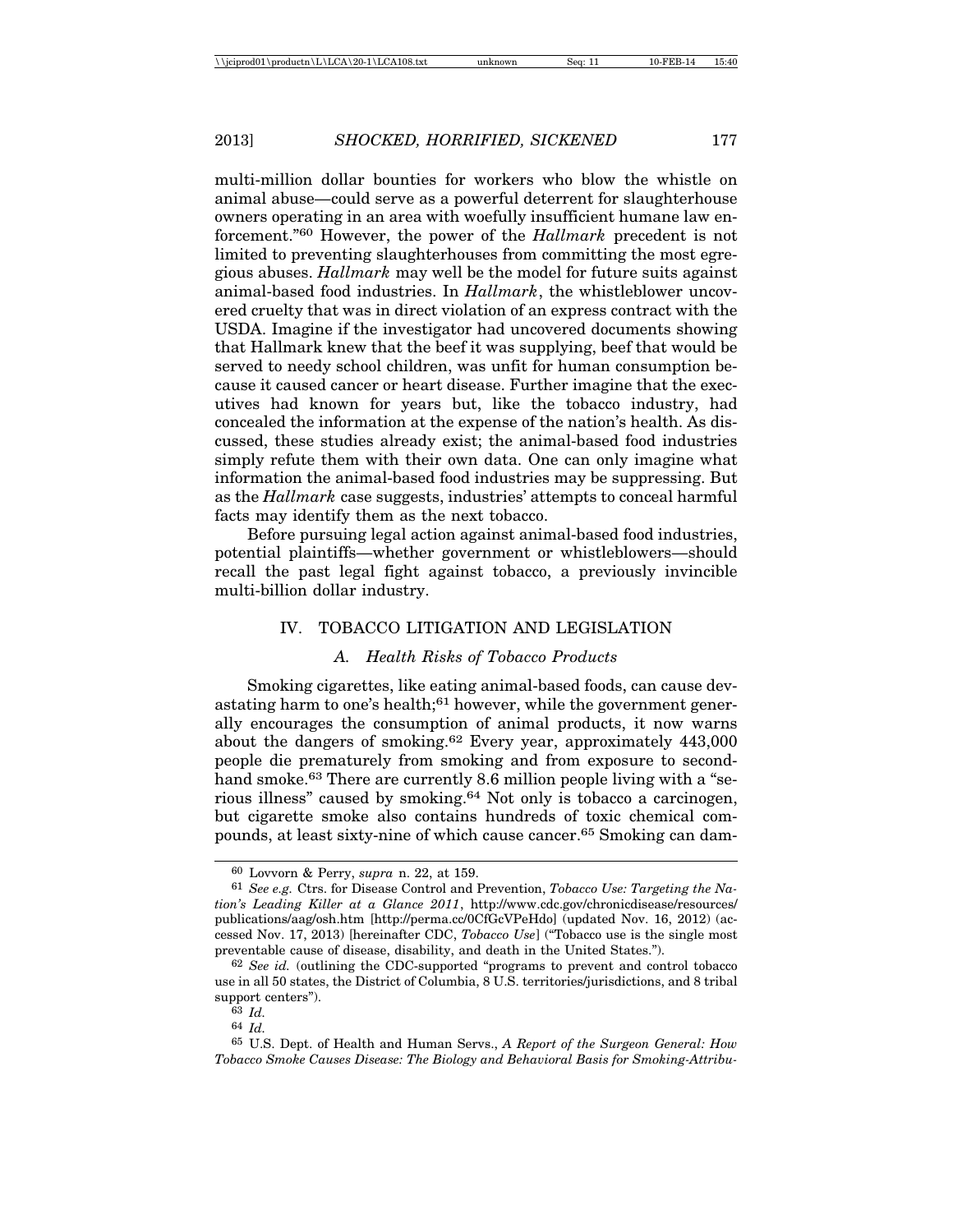age DNA, harm fetal development, weaken the immune system, and lead to heart attack, stroke, and sudden death.<sup>66</sup> Yet over 46.6 million adults in the U.S. smoke,  $67$  and more than 80% of adult smokers began before they turned 18 years old.<sup>68</sup> Each day, over 3,800 youths smoke their first cigarette.69

The Surgeon General, concluding that there is no such thing as a safe cigarette, issued a report advising that the "only proven strategy for reducing the risk of tobacco-related disease and death is to never smoke, and if you do smoke to quit."70 Today, the government acknowledges and shares with the public what the tobacco industry has known and fraudulently concealed for decades: smoking is deadly.71

# *B. Decades of Litigation*

In 1950, nearly 50% of Americans smoked regularly—the allure of the cigarette mesmerized American culture as professional athletes endorsed tobacco and the big screen sold smoking as sexy.72 However, in 1952, news of the causal link between America's beloved pastime and lung cancer began to spread when *Reader's Digest*, the most widely read magazine of the time, published an article titled, *Cancer by the Carton*, predicting an epidemic of deaths from tobacco use.<sup>73</sup> With additional articles and television shows exposing the dangers of smoking, cigarette consumption fell in 1953 and 1954, and the great cancer scare of the 1950s began.74 The lawsuits soon followed.75

From 1954 to 1994, private litigants filed over 800 tort suits against tobacco companies; however, tobacco companies were never held liable for wrongdoing.<sup>76</sup> In typical lawsuits, smokers alleged that

70 *Surgeon General Factsheet*, *supra* n. 65.

*table Disease Factsheet* (2010) (available at http://www.surgeongeneral.gov/library/reports/tobaccosmoke/factsheet.html [http://perma.cc/0XmyuhTq3bC] (accessed Nov. 17, 2013)) [hereinafter *Surgeon General Factsheet*].

<sup>66</sup> *Id.*

<sup>67</sup> CDC, *Tobacco Use*, *supra* n. 61.

<sup>68</sup> U.S. Food & Drug Administration, *Overview of the Center for Tobacco Products: Consumer Fact Sheet*, http://www.fda.gov/TobaccoProducts/NewsEvents/ucm265521 .htm [http://perma.cc/03YGXDsBPi1] (updated Jan. 15, 2013) (accessed Nov.17, 2013) [hereinafter FDA, *Tobacco Fact Sheet*].

<sup>69</sup> *Id.*

<sup>71</sup> *Infra* pt. IV(C) (explaining the circumstances that led to the Master Settlement Agreement, which required tobacco companies to pay \$206 billion in civil damages to forty-six states)*.*

<sup>72</sup> Robert L. Rabin, *A Sociolegal History of the Tobacco Tort Litigation*, 44 Stan. L. Rev. 853, 855 (1992).

<sup>73</sup> Roy Norr, *Cancer by the Carton*, Reader's Digest 737, 738 (Dec. 1952); Rabin, *supra* n. 72, at 856.

<sup>74</sup> Rabin, *supra* n. 72, at 856.

<sup>75</sup> *Id.* at 857 (The first lawsuit filed was *Lowe v. R.J. Reynolds Tobacco Co.*, No. 9673(C) (E.D. Mo. filed Mar. 10, 1954); it was later dropped.).

<sup>76</sup> *See* Arthur B. LaFrance, *Tobacco Litigation: Smoke, Mirrors and Public Policy*, 26 Am. J. L. & Med. 187, 190–91 (2000) (noting that while the courts twice found for the plaintiffs, those decisions were substantively reversed); *see also* Rabin, *supra* n. 72, at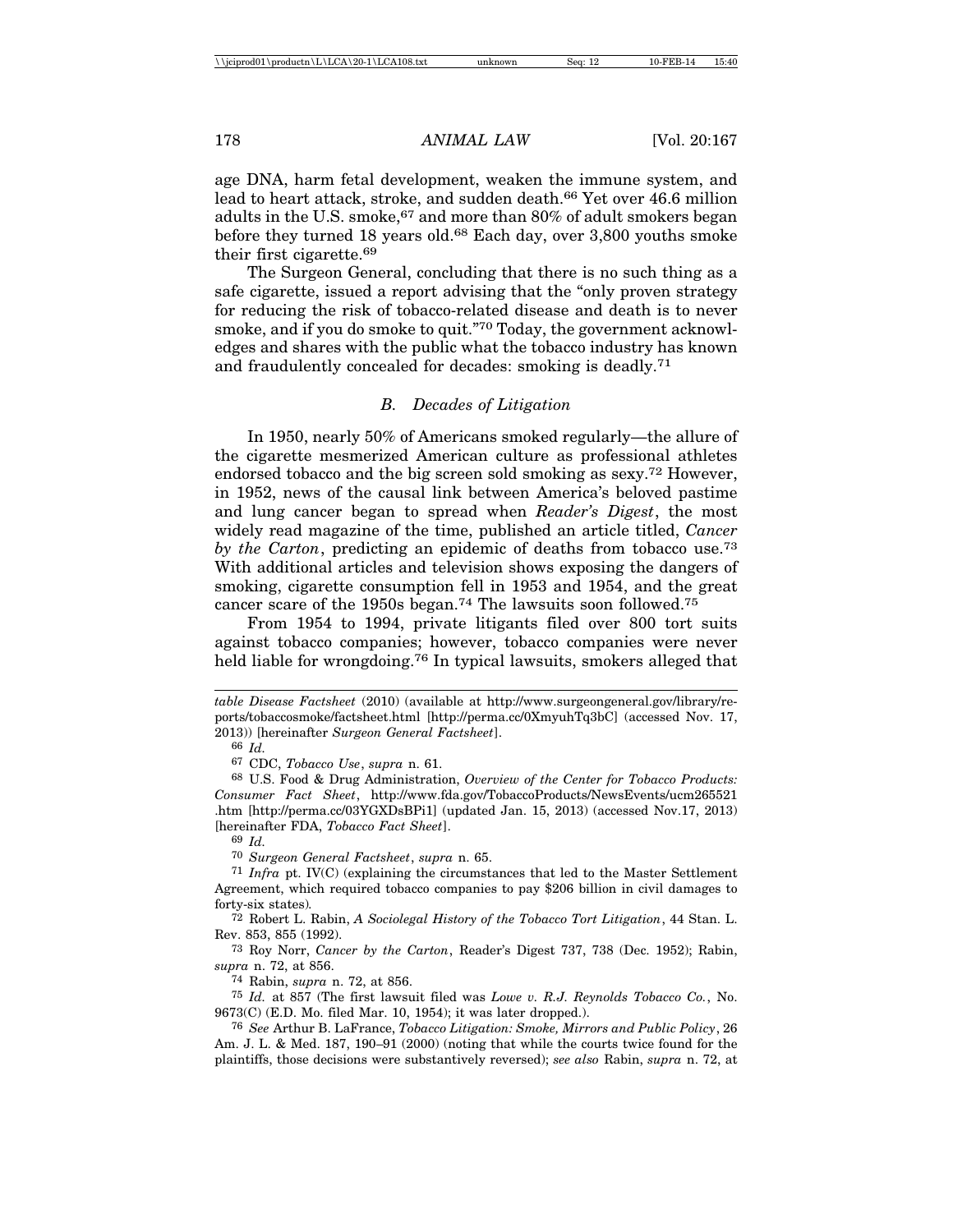they had begun smoking during youth, unaware of the dangers, and became addicted to nicotine, unable to quit.77 However, regardless of which causes of action or theories of liability they advanced, the plaintiffs could not meet the burdens of proof on causation, injury, and damages.78 Attempting to prove that cigarettes, or the marketing practices of the tobacco industry, were the proximate cause of injury often led to a "battle of the experts."79 Because the industry vigorously disputed causation, a plaintiff's case-in-chief required significant expert testimony, including surgeons, pathologists, and marketing and advertising experts—a tremendous financial burden.80 Solo practitioners were often going head to head with the most prestigious law firms in the country and were unable to match their coordinated financial resources; the industry defense attorneys often buried opposing counsel in paperwork, pre-trial motions, and unending depositions.81 In this arena, the plaintiffs lacked the resources to combat the "awareness" defense, that is, that the plaintiffs knew (or should have known) of the health risks associated with smoking.82

The tobacco companies' strategy was simple: defend every case, from commencement of suit through appeal, if necessary; for over thirty-five years, the tobacco companies did not make—nor did they entertain—a single settlement offer.83 The handful of cases that made it to trial in the early years were based in claims of negligence and breach of implied warranty.84 Tobacco companies contended that they could not have foreseen the harmful effects of smoking. The courts, emphasizing the necessity of foreseeability, ruled in favor of the tobacco companies under both the negligence and breach of implied warranty theories.<sup>85</sup> A scholar of mass product torts observed, "[W]hat is most striking about these cases against tobacco manufacturers . . . is the extent to which, at least implicitly, the courts placed the obligation to assure that the use of a product would be safe as much on the consumer as it did on the manufacturer."<sup>86</sup> In other words, courts were conflating general public knowledge that cigarette smoke was vaguely harmful with specific knowledge that smoking caused lung cancer.<sup>87</sup>

83 Rabin, *supra* n. 72, at 857–58.

87 *Id.* at 37–38.

<sup>874 (</sup>noting that "after thirty-five years of litigation, the tobacco industry could still maintain the notable claim that it had not paid out a cent in tort awards.").

<sup>77</sup> Basil C. Bitas & Pedro P. Barros, *Tobacco Control and the Role of Litigation: A Survey of Issues in Law, Policy, and Economics*, 16 U. Miami Intl. & Comp. L. Rev. 1, 5 (2008).

<sup>78</sup> *Id.* at 6.

<sup>79</sup> *Id.*

<sup>80</sup> Rabin, *supra* n. 72, at 858.

<sup>81</sup> *Id.* at 858–59.

<sup>82</sup> Bitas & Barros, *supra* n. 77, at 6.

<sup>84</sup> *Id.* at 860–61.

<sup>85</sup> Donald G. Gifford, *Suing the Tobacco and Lead Pigment Industries: Government Litigation as Public Health Prescription* 36–37 (U. of Mich. Press 2010).

<sup>86</sup> *Id.* at 37.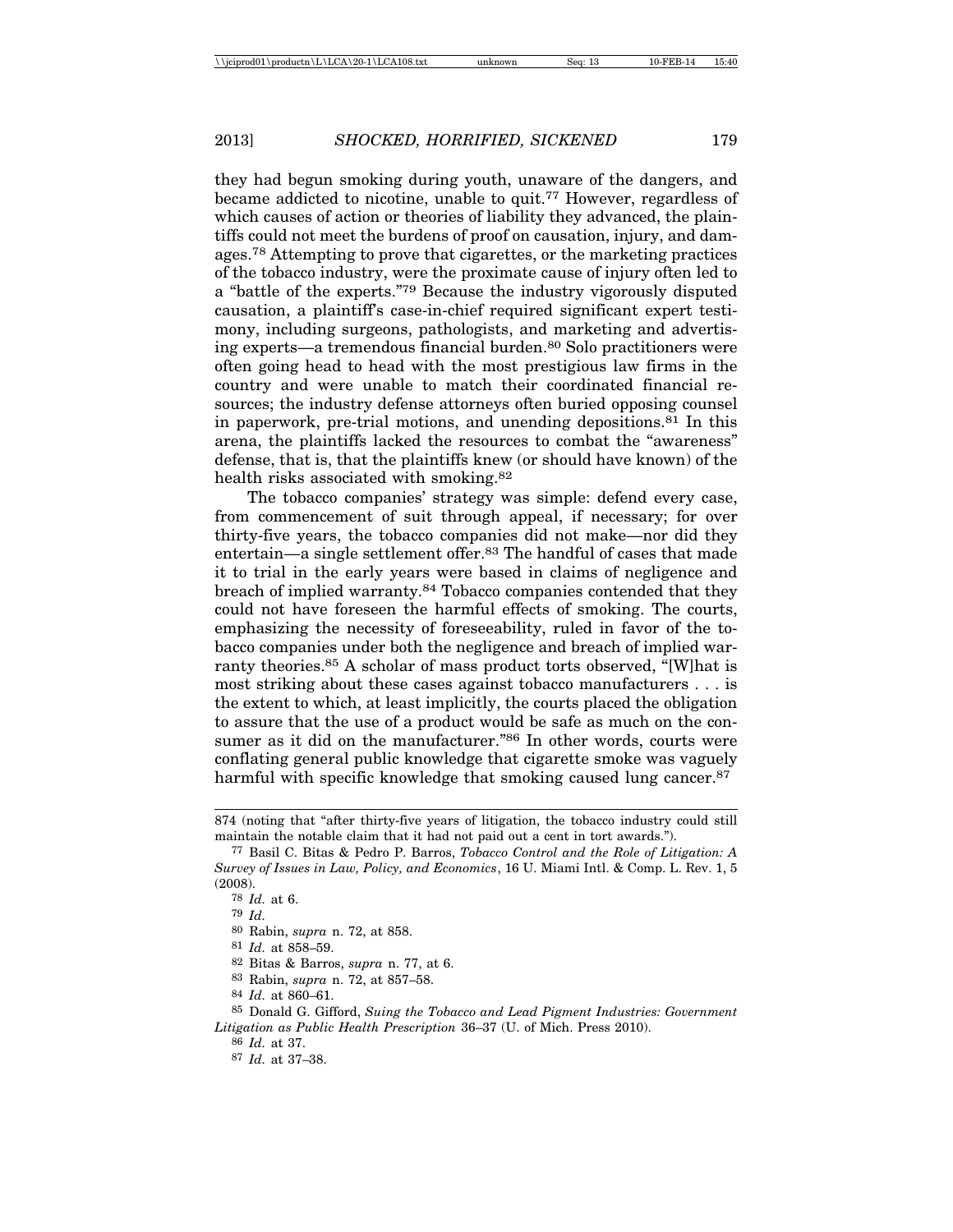In 1964, the Surgeon General's Office published its first report concerning the risks of smoking, and Congress subsequently enacted legislation requiring warning labels on cigarettes.<sup>88</sup> But in 1965, the new Restatement of Torts was decidedly less favorable for tobacco victims, declaring, "Good tobacco is not unreasonably dangerous merely because the effects of smoking may be harmful."89

In the next surge of cases, the defendants' strategy was the same: "To paraphrase Gen. [George] Patton, the way we won these cases was not by spending all of Reynolds' money, but by making [the enemy] spend all his."90 The tobacco industry kept winning, but not only because of its financial advantage. The courts were persuaded that individuals' decisions to continue smoking in light of the evidence that cigarettes were dangerous made them responsible for their own harm, regardless of whether the defense asserted was assumption of risk or contributory negligence.91 It was simply assumed that everyone—the smokers, the industry, the court—had the same amount of information about the nature of tobacco. Those who chose to continue smoking did so knowing there was some risk associated with the behavior, a risk for which they—not the tobacco companies—were responsible. At this point, smoking was presented as a personal choice; the public was not yet aware that the tobacco companies knew and intentionally concealed the dangers and addictive nature of cigarettes.92

Despite the prevailing view that smoking was a personal choice, the financial drain on the country was a collective problem. In 1993 alone, the U.S. spent \$50 billion on medical expenditures related to smoking.<sup>93</sup>

#### *C. State Medicaid Reimbursement Suits*

The extent of the tobacco industry's illegal conduct was soon unveiled. In 1994, a paralegal at a law firm representing a tobacco company anonymously disclosed smoking gun documents revealing a deliberate scheme of fraud and deception to Dr. Stanton Glantz, an anti-tobacco activist.94 The 10,000 documents from Brown & Williamson Tobacco established that, despite spending decades claiming cigarettes were safe, executives had known for thirty years that they were addictive and caused illness.95

<sup>88</sup> Rabin, *supra* n. 72, at 864.

<sup>89</sup> *Restatement (Second) of Torts* § 402A cmt. i (1965).

<sup>90</sup> Rabin, *supra* n. 72, at 868.

<sup>91</sup> Gifford, *supra* n. 85, at 39–40.

<sup>92</sup> *Id.* at 40–41.

<sup>93</sup> Lawrence G. Cetrulo, *Toxic Torts Litigation Guide* vol. 3, § 18:14 (West 2012).

<sup>94</sup> LaFrance, *supra* n. 76, at 192. [Editor's Note: In LaFrance's article, Dr. Stanton Glantz is incorrectly referred to as Sheldon Glantz. *See* Glantz et al., *infra* n. 126, providing the correct name.]

<sup>95</sup> Jada J. Fehn, *The Assault on Bad Food: Tobacco-Style Litigation as an Element of the Comprehensive Scheme to Fight Obesity*, 67 Food & Drug L.J. 65, 73 (2012).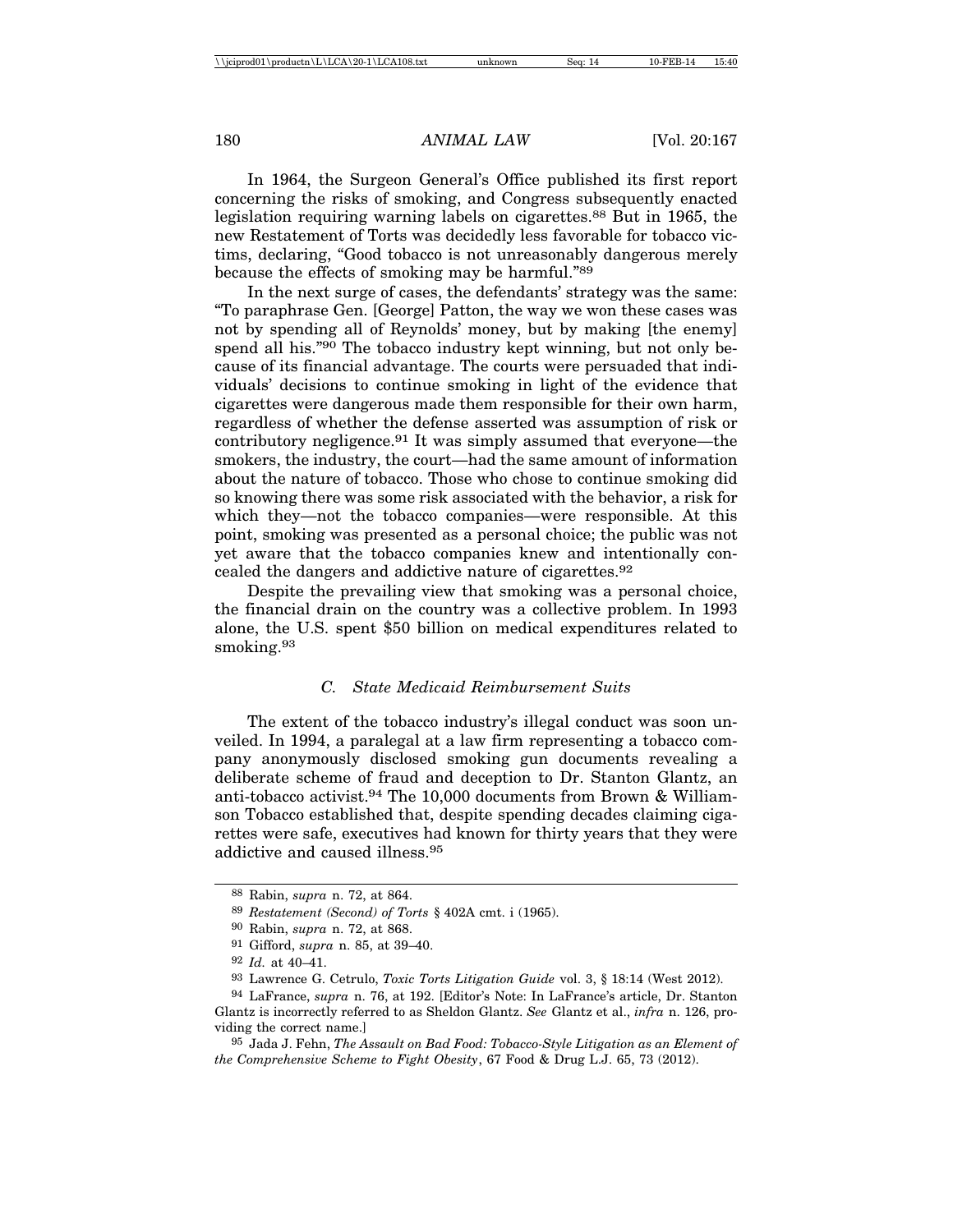That year, the Mississippi Attorney General filed a complaint against thirteen tobacco companies to recover the medical costs of treating people suffering from tobacco-related illnesses.96 Mississippi Attorney General Michael Moore commented, "[P]revious lawsuits have said the tobacco companies should pay because their products are dangerous. This suit says they should pay because the conduct is . . . illegal."97 Because the state, rather than the smoker, was the plaintiff, the defendants could not assert the smokers' conduct as a defense to bar the claims.98 That is, the tobacco industry could not argue that the state had assumed the risk or engaged in contributory negligence. Within three years, forty states had filed similar suits, including claims such as misrepresentation, deceptive advertising, indemnity, and fraud,99 with all fifty states ultimately bringing suit against the tobacco industry.100 These complaints sought reimbursement for the money taxpayers had paid to state-funded systems, such as Medicaid, for smoking-related conditions.101 Discovery during the state Medicaid litigation further revealed the industry had been deliberately concealing and misrepresenting their practices for decades.102 This time, the industry could not use its "personal responsibility" shield.

The information was out, Americans were angry, and the Food & Drug Administration (FDA) was threatening to regulate—or possibly prohibit—tobacco.103 The risk proved too much. In 1998, the tobacco industry agreed to pay \$206 billion to the forty-six states that entered into the Master Settlement Agreement (MSA).104 The MSA, although sharply criticized,<sup>105</sup> is remarkable for its existence. It was not only the first time the tobacco industry was held liable for the public health epidemic created by tobacco-related illnesses, it was also the largest civil settlement ever.106 The MSA also marked the death of Joe Camel: the agreement restricts the industry's marketing and promotional activities, particularly those that target youth.107 Tobacco companies could no longer use cartoon characters as spokespersons, advertise at

102 LaFrance, *supra* n. 76, at 193.

103 Gifford, *supra* n. 85, at 131.

104 *Id.* at 175 (noting that the four remaining states—Mississippi, Florida, Texas, and Minnesota—each settled separately as their trial dates approached); Bitas & Barros, *supra* n. 77, at 16.

105 *See e.g.* LaFrance, *supra* n. 76, at 197 ("To paraphrase Sir Winston Churchill, never was so much belonging to so many given up by so few for so little.").

106 Gifford, *supra* n. 85, at 132. 107 *Id.* at 176.

<sup>96</sup> Gifford, *supra* n. 85, at 121–22.

<sup>97</sup> Fehn, *supra* n. 95, at 73–74.

<sup>98</sup> *Id.* at 122.

<sup>99</sup> *Id.*; LaFrance, *supra* n. 76, at 195.

<sup>100</sup> Bitas & Barros, *supra* n. 77, at 15.

<sup>101</sup> Robert A. Levy, *Cato Institute Policy Analysis No. 275: Tobacco Medicaid Litigation: Snuffing Out the Rule of Law* (June 20, 1997) (available at http://object.cato.org/ sites/cato.org/files/pubs/pdf/pa275.pdf [http://perma.cc/0zFrDN1XiLL] (accessed Nov. 17, 2013)).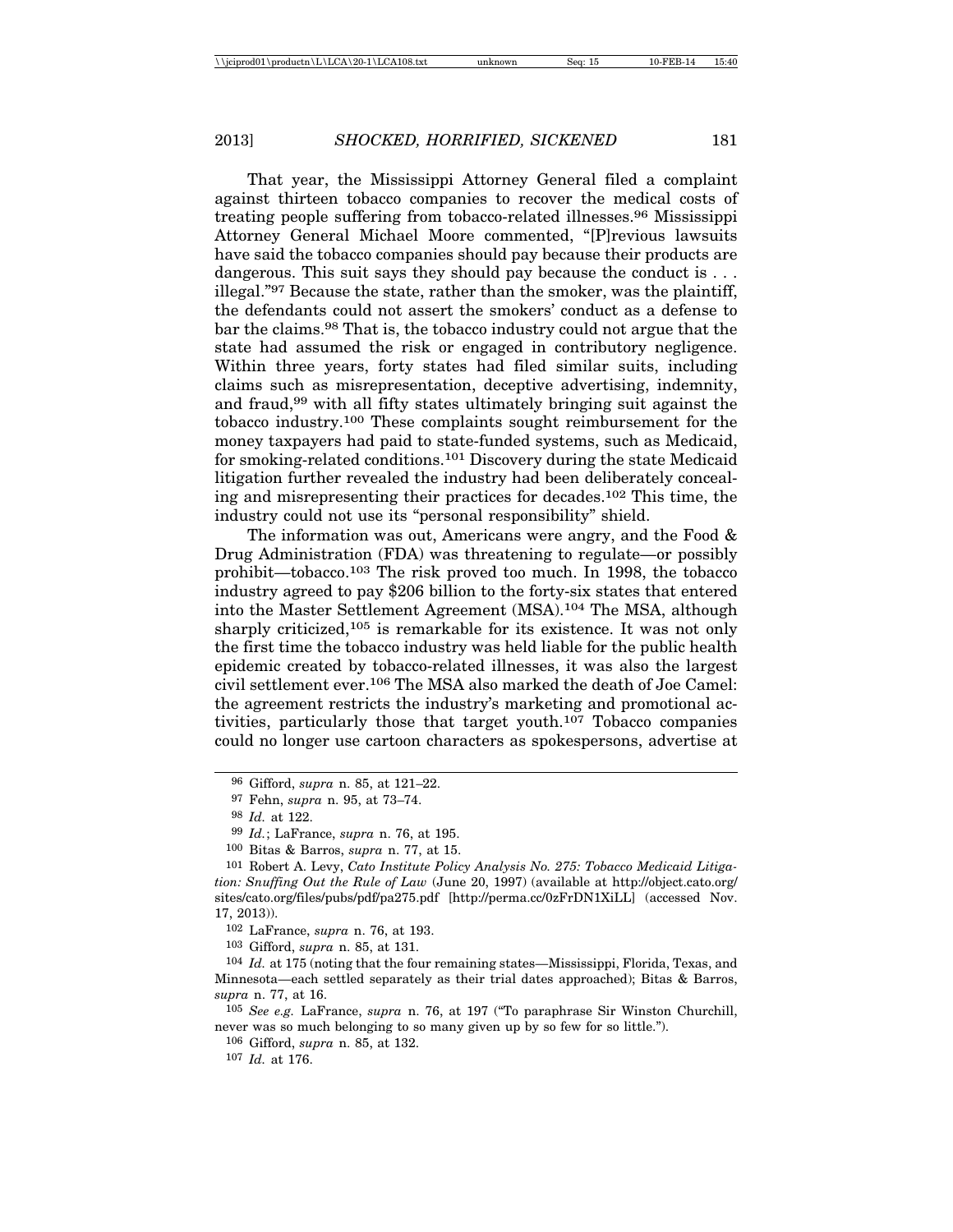youth events, outdoors, or on transit, or distribute free samples to youth.108 The MSA specifically protected the youth audience.

# *D. The Racketeers*

In 1999, the U.S. sued cigarette manufacturers and affiliated organizations to obtain healthcare reimbursement under the Medical Care Expense Recovery Act (MCRA), the Medicare Secondary Payer provisions, and civil provisions under the Racketeer Influenced and Corrupt Organization (RICO) Act.109 The court dismissed both healthcare recoupment claims, concluding, in relevant part, that Congress "did not intend that MCRA be used as a mechanism to recover Medicare" costs.110 In a 2006 decision, the court found the defendants liable for racketeering; however, it held that the RICO Act did not support a claim for money damages.111 Although this decision has been considered a pyrrhic victory, public health advocates stress its importance: it brands the tobacco companies as racketeers and further undermines their credibility.112

# *E. Family Smoking Prevention and Tobacco Control Act*

In 2000, the U.S. Supreme Court determined that the FDA did not have the authority to regulate tobacco.<sup>113</sup> This changed on June 22, 2009, when the Family Smoking Prevention and Tobacco Control Act was signed into law.114 In addition to empowering the FDA to regulate tobacco products, the Act expressly prohibits cigarettes with characterizing flavors, such as chocolate or cinnamon, $115$  and imposes restrictions on advertising and promoting the product, "consistent with and to full extent permitted by the [F]irst [A]mendment to the Constitution."116 The Act also requires tobacco manufacturers and agents to

<sup>108</sup> *Id.*

<sup>109</sup> *U.S. v. Phillip Morris, Inc.*, 116 F. Supp. 2d 131 (D.D.C. 2000).

<sup>110</sup> *Id.* at 135.

<sup>111</sup> *U.S. v. Philip Morris USA, Inc.*, 449 F. Supp. 2d 1, 920–21 (D.D.C. 2006), *aff'd in part and vacated in part*, 566 F.3d 1095 (D.C. Cir. 2009) (per curiam); Bitas & Barros, *supra* n. 77, at 17.

<sup>112</sup> Bitas & Barros, *supra* n. 77, at 17–18.

<sup>113</sup> *Food & Drug Admin. v. Brown & Williamson Tobacco Corp.*, 529 U.S. 120, 160–61 (2000) ("It is therefore clear, based on the [Food, Drug and Cosmetic Act]'s overall regulatory scheme and the subsequent tobacco legislation, that Congress has directly spoken to the question at issue and precluded the FDA from regulating tobacco products.").

<sup>114</sup> 21 U.S.C. § 387 (2012) (available at http://www.gpo.gov/fdsys/pkg/USCODE-2012 title21/pdf/USCODE-2012-title21-chap9-subchapIX.pdf [http://perma.cc/0PmJ55SGT EZ] (accessed Nov. 17, 2013)).

<sup>115</sup> *Id.* at § 387g(a)(1)(A) ("[A] cigarette or any of its component parts (including the tobacco, filter, or paper) shall not contain, as a constituent (including a smoke constituent) or additive, an artificial or natural flavor (other than tobacco or menthol) or an herb or spice, including strawberry, grape, orange, clove, cinnamon, pineapple, vanilla, coconut, licorice, cocoa, chocolate, cherry, or coffee, that is a characterizing flavor of the tobacco product or tobacco smoke.").

<sup>116</sup> *Id.* at § 387f(d)(1).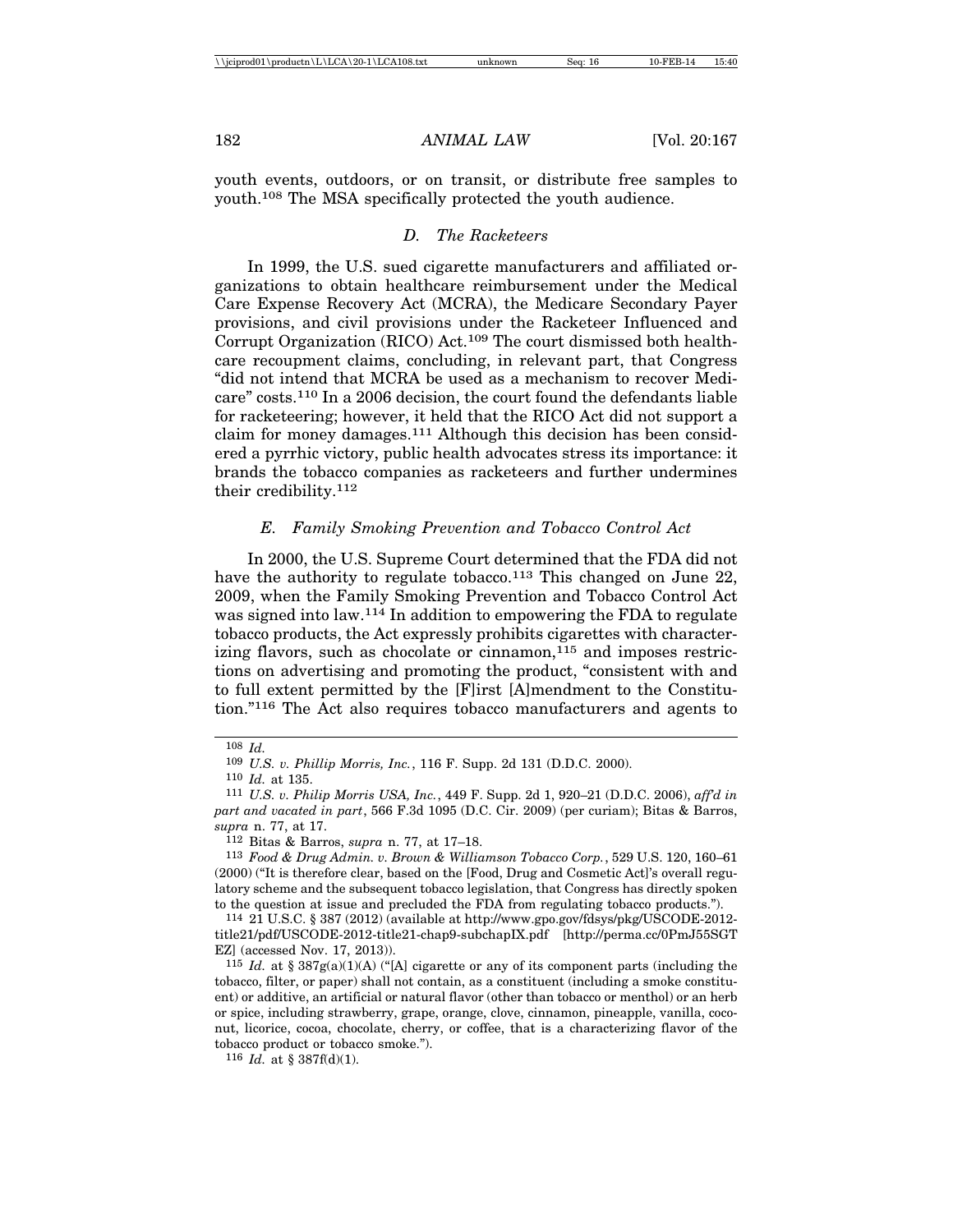make disclosures of health information to the Secretary, including all documents related to "health, toxicological, behavioral, or physiologic effects of current or future tobacco products, their constituents (including smoke constituents), ingredients, components, and additives."117 The Act provides for the establishment of the Center for Tobacco Products,118 which is responsible for regulating the "manufacture, marketing, and distribution of tobacco products to protect public health and to reduce tobacco use by youth."119

It was just twelve years earlier that the tobacco industry agreed to settle the state Medicaid suits for over \$200 billion because, in part, the FDA was trying to regulate tobacco products.

#### V. LESSONS FROM THE TOBACCO LITIGATION

# *A. The False Claims Act*

After decades of maintaining a no-pay position, the tobacco industry settled with the state plaintiffs for billions of dollars and agreed to restrict its practices.120 Subsequently, these restrictions were strengthened through legislation and regulations. The tobacco victims' monetary success after so many years was due in large part to four factors: (1) the role of whistleblowers; (2) allegations of fraud; (3) the introduction of the government as plaintiff; and (4) the claim of harm to children. These lessons of the tobacco suits—discussed more fully below—are instructive for litigators seeking to hold the animal-based food industries liable for the harms they cause by supplying foods detrimental to the public health. An analysis of the tobacco litigation and the *Hallmark* case suggests the False Claims Act provides a cause of action against the industries. Such a complaint would allege that the defendant had a contract with the federal government arising out of the supply of an animal-based food and that the defendant deliberately concealed the deadly health consequences of consuming its product. Consider, for example, a dairy that—with the knowledge of milk's detrimental health effects—sells milk to the U.S. Department of Agriculture (USDA) pursuant to federal contracts for supply in federallyfunded school lunch programs. If a whistleblower learns of the dairy's knowledge, that individual would have standing to sue under the False Claims Act, alleging that the dairy defrauded the government, and the whistleblower would receive a percentage of any recovery.<sup>121</sup>

"To establish a prima facie case under the False Claims Act, the United States must prove: (1) the defendant presented or caused to be presented to an agent of the United States a claim for payment, (2) the claim was false or fraudulent, and (3) the defendant knew that the

<sup>117</sup> *Id.* at § 387d(a)(4).

<sup>118</sup> *Id.* at § 387a(e).

<sup>119</sup> FDA, *Tobacco Fact Sheet*, *supra* n. 68.

<sup>120</sup> Discussed *supra* pt. IV(C).

<sup>121</sup> 31 U.S.C. § 3730 (2006).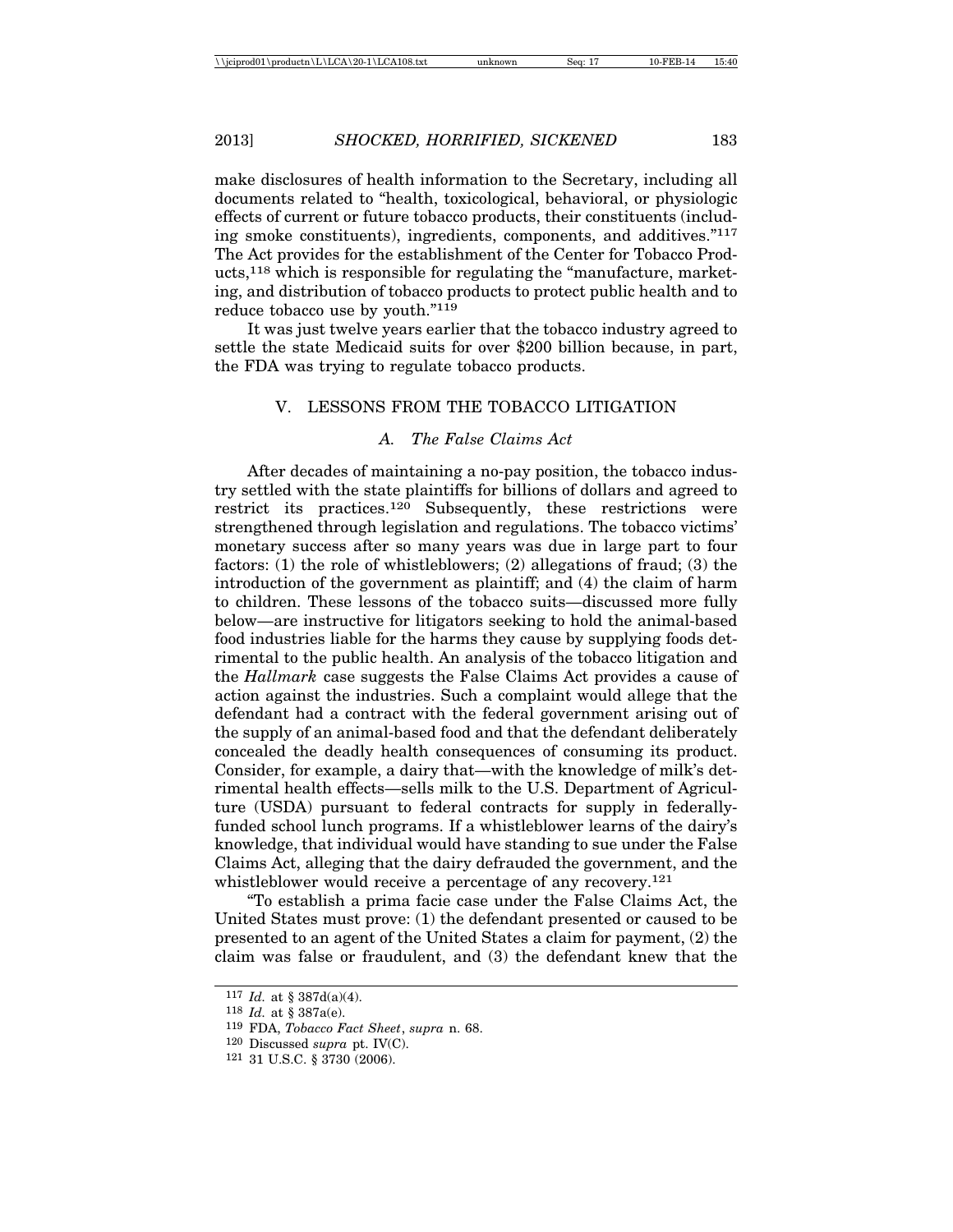claim was false or fraudulent."122 The False Claims Act defines "knowingly" to include "actual knowledge," "deliberate ignorance," and "reckless disregard" of the truth or falsity of the information.123 Thus, "[i]nnocent mistakes, mere negligence, or ordinary gross negligence" do not satisfy this element of the statute.124 The False Claims Act is a mechanism whereby a private citizen can sue on behalf of the government for fraud and retain a portion of the recovery; the U.S. Department of Justice can intervene in these suits, although it generally does not.125

Suits under the False Claims Act are not mutually exclusive of any other litigation strategy, and there is no suggestion that any alternative legal theories be abandoned. Rather, the proposal is that an action brought on behalf of the government that alleges fraud concerning the health of children could be successful and could foster a paradigm shift for animal-based foods as the next tobacco. The lessons from the tobacco litigation and the *Hallmark* case suggest how best to proceed.

# *B. Lesson 1: Blow the Whistle*

Whistleblowing was key to both the tobacco litigation and the *Hallmark* case. Individuals—an anonymous paralegal and an undercover employee of the Humane Society of the U.S. (HSUS)—exposed the scandals, providing essential information from inside industries that were committing fraud and concealing the conduct.

In March 1994, the paralegal, who was working for the tobacco industry, released thousands of internal documents that were otherwise unlikely to reach the public. These documents revealed the knowledge the industry had managed to keep hidden for thirty years.126 One memorandum, by general counsel for Brown & Williamson Tobacco, reads, "We are in the business, then, of selling nicotine, an addictive drug."127 It was dated 1963, thirty-one years before the first state lawsuit was ever filed.128 One month after the paralegal's revelations, a former research director for the company told both the media and the Food and & Drug Administration (FDA) that manufacturers manipulated the level of nicotine in cigarettes to make them more addictive; he and other industry insiders also provided this infor-

126 Stanton A. Glantz et al., *The Cigarette Papers* 14 (U. of Cal. Press 1996).

128 *Id.*

<sup>122</sup> Steven W. Feldman, *West's Federal Administrative Practice* vol. 1, § 616 (4th ed., West 2012).

<sup>123</sup> 31 U.S.C. § 3729(b).

<sup>124</sup> Feldman, *supra* n. 122.

<sup>125</sup> 31 U.S.C. § 3730(d); *see* Memo. of U.S. Dept. of Just., *False Claims Act Cases: Government Intervention in Qui Tam (Whistleblower) Suits* 2 (June 13, 2012) (available at http://www.justice.gov/usao/pae/Civil\_Division/InternetWhistleblower%20update.pdf [http://perma.cc/0QK9apDJHLZ] (accessed Nov. 17, 2013)) ("Fewer than 25% of filed qui tam actions result in an intervention on any count by the Department of Justice.").

<sup>127</sup> Gifford, *supra* n. 85, at 108.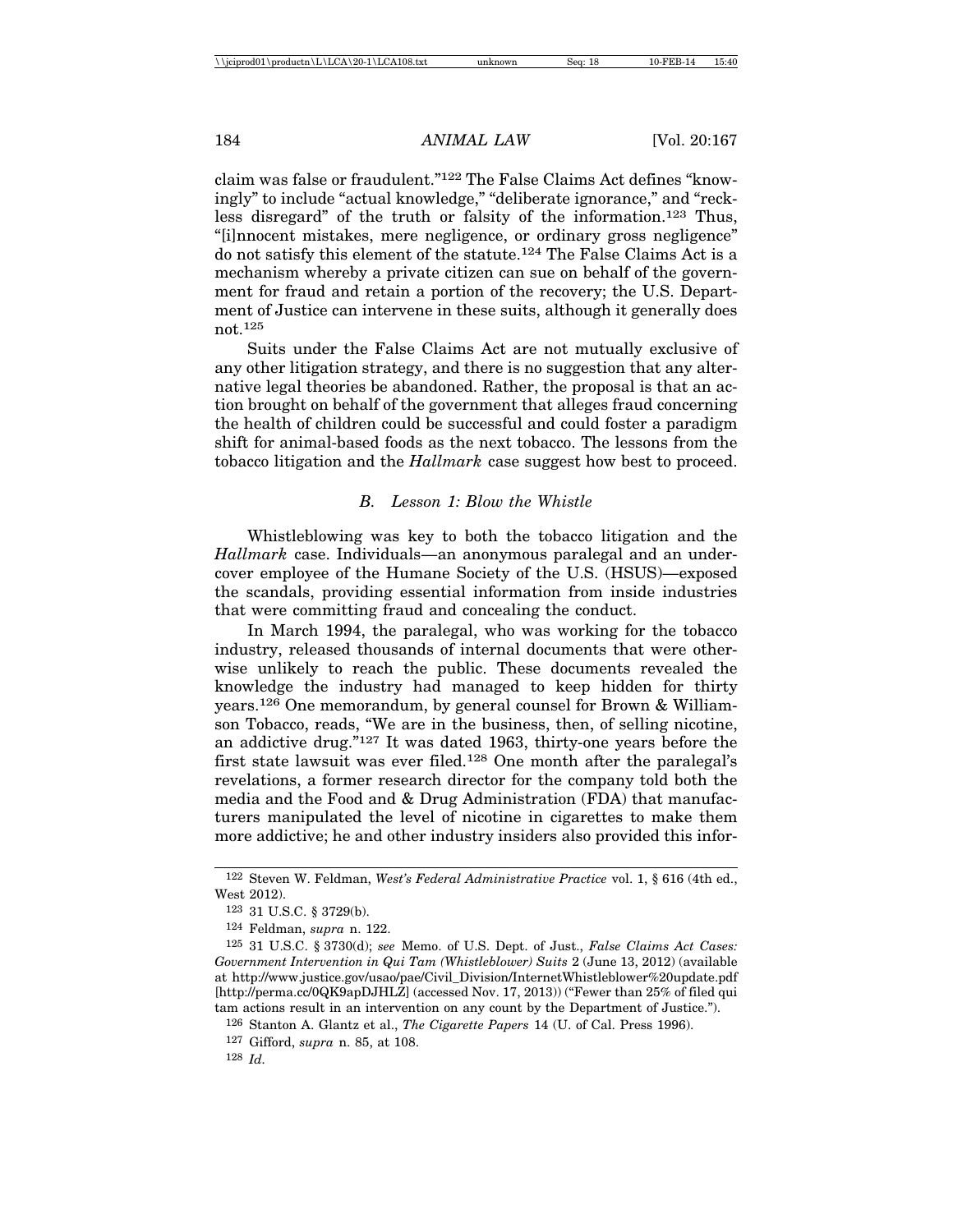mation to private attorneys involved in the Mississippi tobacco suit.129 Similarly, the Hallmark scandal laid the foundation for a criminal investigation that resulted in convictions, sparking a massive beef recall, national outrage, and a lawsuit.130 Both industries seemed impenetrable from the outside; the best solution was to work from the inside.

As required by the *qui tam* statute, an insider must provide information from an animal-based food company showing that the company knows its product is dangerous. The whistleblower provision of the False Claims Act expressly authorizes private persons to bring actions for false claims in the name of the government.131 But unless the individual is an "original source of the information," the court must dismiss private citizen actions if "substantially the same allegations or transactions as alleged in the action or claim were publicly disclosed" in certain enumerated ways, including by the media.132 To constitute an original source, the private party bringing the suit (the "relator") "need only have direct and independent knowledge and voluntarily provide the information to the government."133 Thus, the whistleblower must have personal knowledge, as did the tobacco industry paralegal and the HSUS investigator who became a slaughter plant employee. Persons acting as whistleblowers receive a percentage of recovery—up to 30%—in accordance with the statutory directives.<sup>134</sup>

Recent medical studies establish that animal-based foods are causing serious illness, but the industries have always refuted these claims. Therefore, as in the tobacco cases and *Hallmark*, the first key to this hypothetical case is to blow the whistle. The whistleblower must disclose that the company knows animal-based food is dangerous and is deliberately concealing this information, which constitutes fraud under the tobacco precedent. Under the False Claims Act, a good faith whistleblower has a financial incentive to come forward. If a whistleblower can uncover documents showing that the company knows its products are harmful—for example, e-mails stating that casein is addictive and causes diabetes, or falsified scientific studies hiding the carcinogenic nature of chicken—that individual could be responsible for increasing public awareness and fueling further litigation, thereby leading to more stringent regulation of the industries.135

<sup>129</sup> *Id.*

<sup>130</sup> *See supra* pt. III (discussing the Hallmark scandal).

<sup>131</sup> 31 U.S.C. § 3730(c).

<sup>132</sup> *Id.* at § 3730(e)(4)(A).

<sup>133</sup> 32 Am. Jur. 2d *False Pretenses* § 94 (1995).

<sup>134</sup> 31 U.S.C. § 3730(d)(2).

<sup>135</sup> *See e.g.* Neal D. Barnard, *Breaking the Food Seduction*, 12 Good Med. (2003) (available at http://www.pcrm.org/good-medicine/2003/summer/breaking-the-food-seduc tion [http://perma.cc/0DjSVAnJyAh] (accessed Nov. 17, 2013)) (discussing research indicating that casein in cow's milk releases opiates when digested, which in turn seems to perpetuate a desire to eat cow milk products); R.B. Elliott et al., *Type I (Insulin-Dependent) Diabetes Mellitus and Cow Milk: Casein Variant Consumption*, 42 Diabetologia 292 (1999) (available at http://link.springer.com/content/pdf/10.1007%2Fs0012500511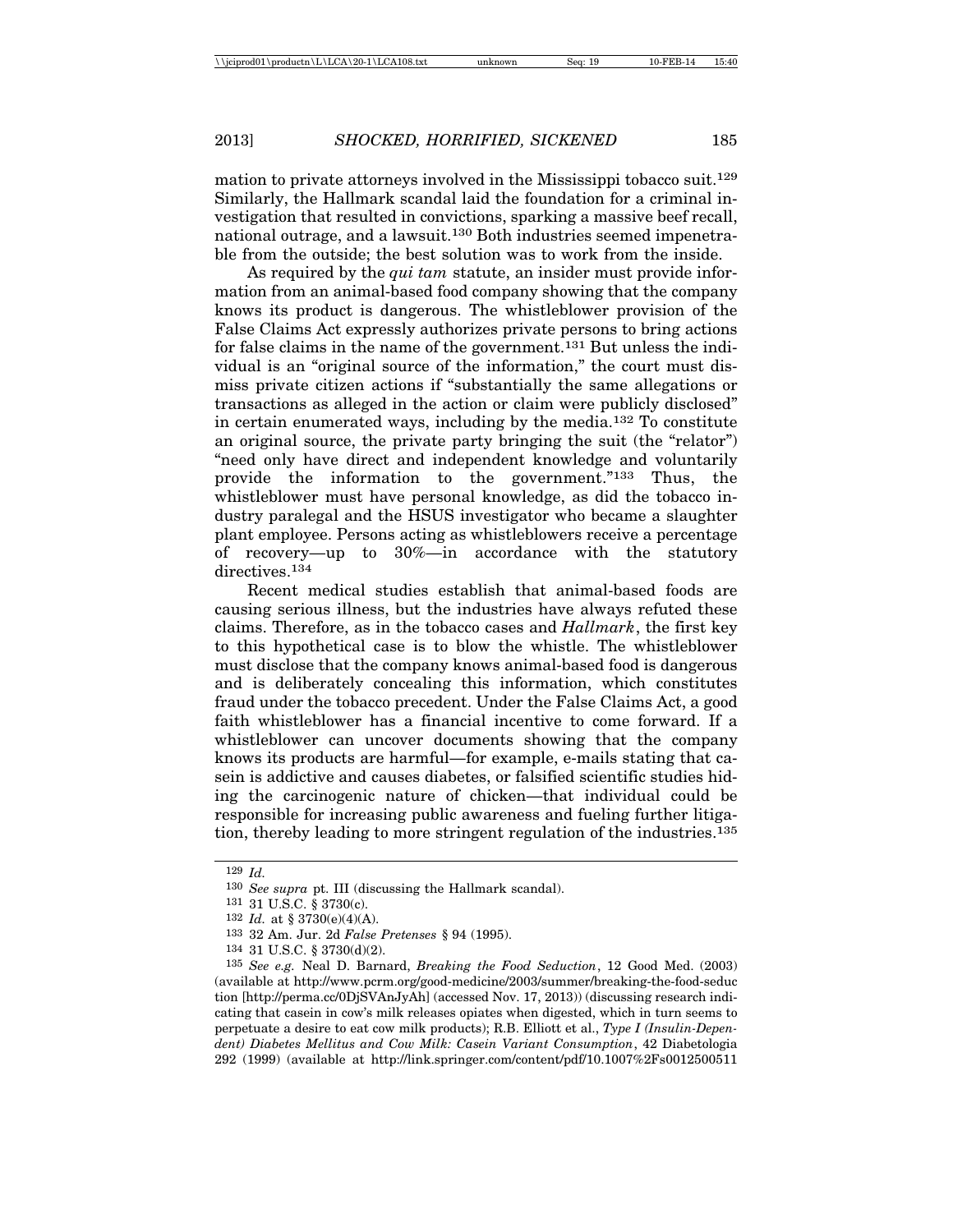For decades, tobacco companies insisted that their products were not addictive or dangerous. Hallmark denied inhumane slaughter at its facility; and now, the animal-based food industries not only deny claims that their products are harmful, but often promote them as essential to a healthy diet. That is what they are telling the public; but what are they saying internally? If the tobacco litigation and *Hallmark* are any indication, it is shocking, horrifying, and sickening.

#### *C. Lesson 2: Allege Fraud*

Allegations of fraud permeated both the tobacco litigation and the *Hallmark* case*.* For four decades, numerous plaintiffs accused the tobacco industry of fraud. It was not until after the disclosure of documents revealing the companies' pattern of deliberate concealment that the public finally viewed the industry as untrustworthy.136 The egregiousness was not just that the tobacco companies harmed people, but that they harmed people and lied about it. In the *Hallmark* case, the abuse of the animals secured the criminal convictions, but it was the fact that this conduct was in violation of federal contracts that gave the whistleblower standing to file suit. Fraud was the legal hook that the HSUS used to get into court to address animal cruelty.

A suit under the False Claims Act alleging that an animal-based food company is aware that its products cause disease would also need to claim that the company is defrauding the federal government. Dr. T. Colin Campbell, author of *The China Study*, asserts that few people know how to eat to improve their health despite the research linking health and nutrition. This is in part because "the real science has been buried beneath a clutter of irrelevant or even harmful information junk science, fad diets and food industry propaganda."137 This raises the question concerning the industries' knowledge, and whether they are concealing this knowledge and manipulating information to sell more products at the expense of public health. The fraud claim here, just as in the tobacco scandal, is that the industries know that the products are harmful, yet they continue to profit by selling those products to the government for consumption. Even if the animal-based food industries are not making health claims, or even if their contractual obligations are nothing more than to supply milk, for example, supplying milk while knowing that milk causes cancer and concealing that information from the purchaser is fraudulent.138

<sup>53.</sup>pdf [http://perma.cc/3R68-NTYL] (accessed Nov. 17, 2013)) (asserting a correlation between casein consumption and the incidence of diabetes); Crystal Whitney, *The Harmful Effects of Arsenic-Based Feed Additives in Poultry Production*, 13 Drake J. Agric. L. 583, 586, 590–591 (2008) (discussing the Lasky study, noting that humans may ingest arsenic when eating chicken, and discussing arsenic's carcinogenic properties).

<sup>136</sup> LaFrance, *supra* n. 77, at 192–93.

<sup>137</sup> Campbell & Campbell, *supra* n. 8, at 1.

<sup>138</sup> *See e.g.* Corydon Ireland, *Hormones in Milk Can Be Dangerous*, Harvard U. Gazette (Dec. 7, 2006) (available at http://www.news.harvard.edu/gazette/2006/12.07/11-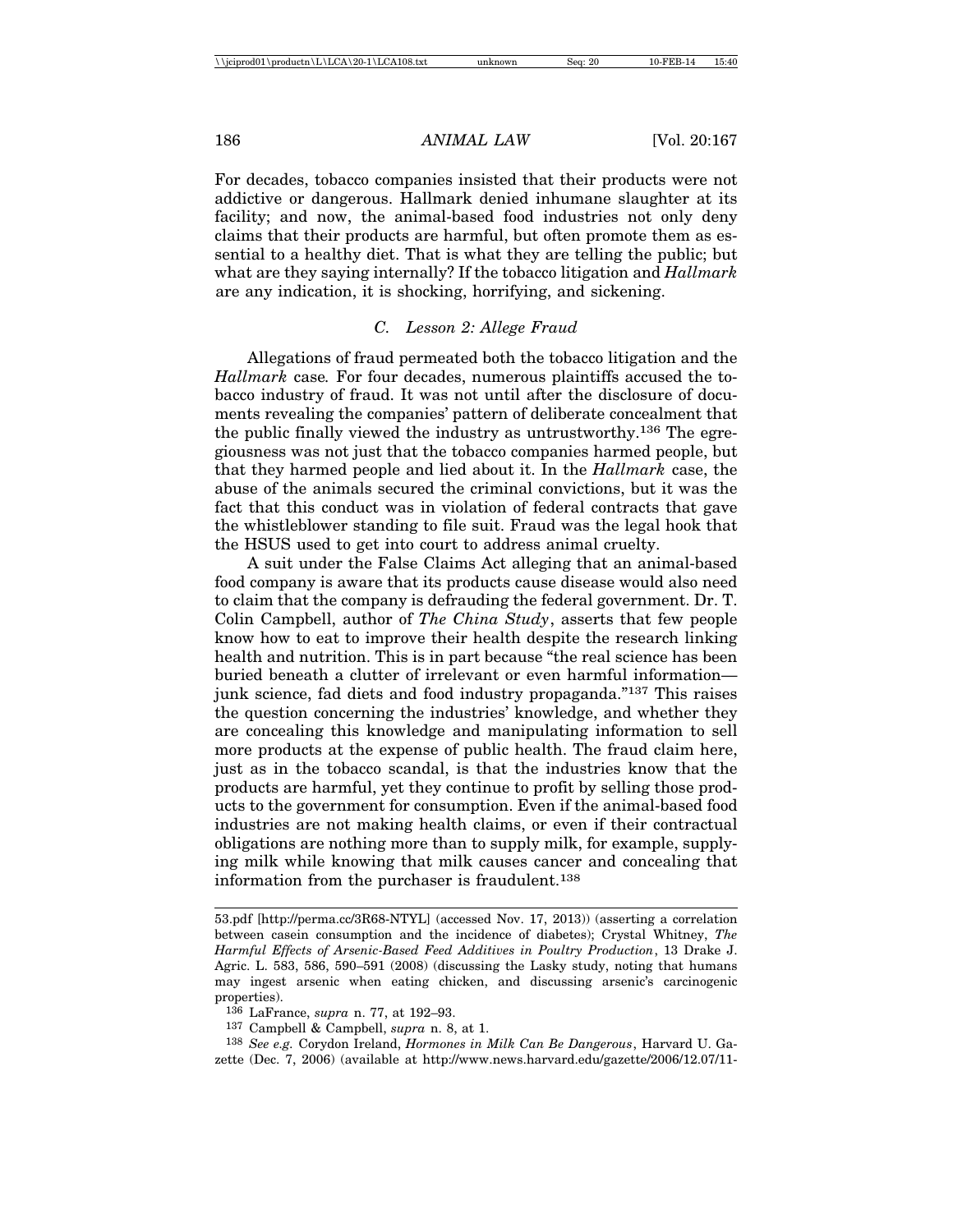#### *D. Lesson 3: Position the Government as Plaintiff (Intervenor)*

Positioning the government as plaintiff (or intervenor) was key to the success of both the tobacco litigation and the *Hallmark* case. Private citizens sued tobacco companies for years and were met with unrelenting no-pay positions. However, the risk of facing powerful government plaintiffs in trial changed the nature of the litigation.139 First, the balance of power was no longer so heavily tipped in favor of the deep-pocketed industry; state governments were able to pool their resources and present a more united front than any of the private litigants had in the past.140 Second, because the state was the plaintiff, rather than the individual, the defendant was barred from asserting the smoker's conduct as a defense.141 The defenses of "common knowledge, assumption of risk, or comparative fault"142 theories that had been the bedrock of the tobacco companies' litigation strategy for decades, were no longer in the tobacco companies' arsenal.

Similarly, essential to the *Hallmark* case was the fact that HSUS was asserting the claim on behalf of the federal government and had standing under the False Claims Act. The U.S.'s decision to intervene illustrates that it considered the matter worth the national attention it obtained. Assistant Attorney General Tony West of the Justice Department explained, "Our intervention in this case demonstrates how seriously we will pursue allegations such as these [affecting the health of school children]."143 The U.S. also sought treble damages, in addition to civil penalties, under the False Claims Act as well as common law damages.144 Additionally, the federal government alleged that Hallmark violated the False Claims Act by falsely representing to the USDA that none of the individuals connected with Hallmark were convicted felons, when it had in fact concealed that a partner at the establishment was a twice-convicted felon.145 The government also asserted several related common law claims, including fraudulent concealment and breach of contract.146 Thus, by filing the original suit, the HSUS revealed abuses and cruel practices that reached the level of fraud. From there, the government was able to add allegations and claims from its own investigation. Filing a suit against an animal-based food company on behalf of the government would be essential because it could potentially bar the assumption of risk and contributory negligence defenses. The familiar refrain of "personal responsibility" is a

142 *Id.* at 121.

- 145 *Id.* at ¶ 2.
- 146 *Id.* at ¶¶ 104–117, 121–125.

dairy.html [http://perma.cc/0FzFrbtJgTa] (accessed Nov. 17, 2013)) (discussing the link between milk consumption and cancer).

<sup>139</sup> Bitas & Barros, *supra* n. 77, at 16.

<sup>140</sup> LaFrance, *supra* n. 76, at 195.

<sup>141</sup> Gifford, *supra* n. 85, at 137.

<sup>143</sup> DOJ Press Release, *supra* n. 17.

<sup>144</sup> Pl.'s 2d Amend. Compl. at ¶ 1.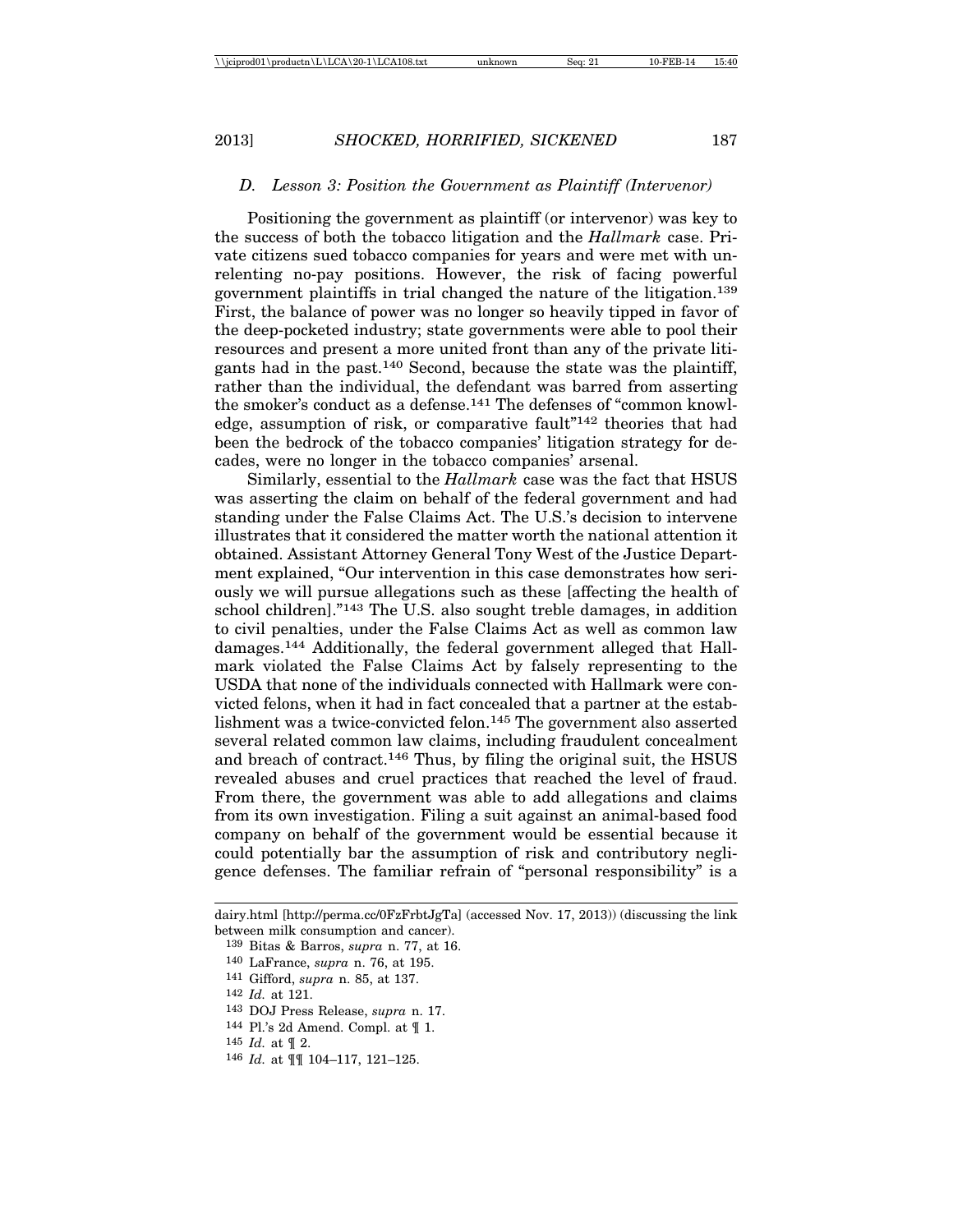favorite when discussing food habits. An action arising under the False Claims Act could preempt this defense if properly invoked to emphasize the harm was to unsuspecting third parties. Additionally, the government has resources beyond that which a whistleblower can muster. If warranted, the government could intervene to identify additional defendants and bring other causes of action. Moreover, the government has an interest in seeking reimbursement for tremendous health care expenses. Americans spend more, per capita, on health care than any other society in the world.147 According to Dr. Dean Ornish, adopting a plant-based diet could reduce annual medical care costs from chronic diseases, which exceed \$1 trillion.148 The False Claims Act is the ideal procedural vehicle because it can award treble damages.149

#### *E. Lesson 4: Think of the Children*

The state Medicaid litigation, as well as the recent legislation regulating tobacco under the FDA's authority, makes clear that youth smokers were one of the government's primary concerns regarding tobacco. Part of what made the industry's conduct so abhorrent was that it preyed on children, and it was that specific behavior that the Master Supply Agreement (MSA) and the Family Smoking Prevention and Tobacco Control Act sought to restrict. The Center for Tobacco Products, created by the 2009 legislation, notes that one of its top goals is to prevent American youths from starting to smoke.150 The agency emphasizes its commitment to educating youth and preventing them from smoking.151 The Family Smoking Prevention and Tobacco Control Act, by its very name, demonstrates the extent to which the protection of children played a role in the government advocating against tobacco.

Similarly, Assistant Attorney General West explained why the Department of Justice intervened in the *Hallmark* case: "The alleged misrepresentations by Hallmark and Westland could have impacted the health of many of our nation's most vulnerable citizens—our schoolchildren."152

The focus on the harm to children in both the tobacco litigation and the *Hallmark* case is instructive. Cartoon characters encouraging youths to smoke and the serving of contaminated meat in school cafeterias violate a sense of fundamental fairness; children, as Attorney General West explained, are vulnerable, and therefore entitled to protection. The industries' argument that consumers are responsible for their own food choices is not convincing when applied to school children whose federally provided lunch may be their only meal for the day.

<sup>147</sup> Campbell & Campbell, *supra* n. 8, at 3.

<sup>148</sup> Brown, *supra* n. 10.

<sup>149</sup> 31 U.S.C. § 3729(a).

<sup>150</sup> FDA, *Tobacco Fact Sheet*, *supra* n. 68.

<sup>151</sup> *Id.*

<sup>152</sup> DOJ Press Release, *supra* n. 17.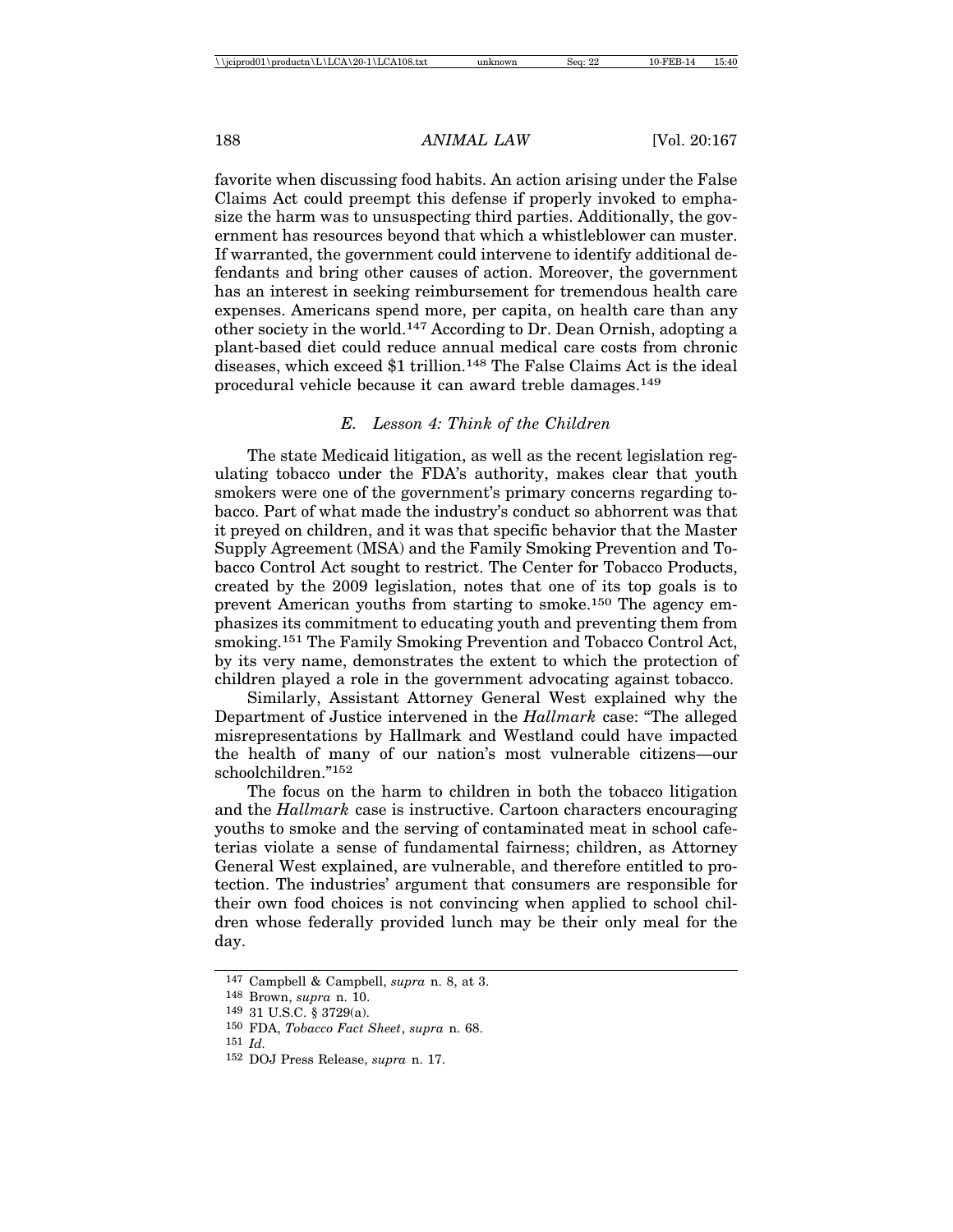Therefore, a suit filed under the False Claims Act against an animal-based food company should allege that children sustained harm as a result of the company's fraud, thereby incentivizing the U.S. Department of Justice to intervene. The government's decision to intervene in the *Hallmark* suit led to the addition of numerous defendants and causes of action in the case. And like the *Hallmark* litigation, the claim alleging the negative health consequences of animal-based foods should arise out of the National School Lunch Program. Instead of focusing on the inhumane slaughter, which was a violation of Hallmark's contract with the Agricultural Marketing Service, the suit should allege violations of the animal-based food company's contract with the USDA concerning health claims. Even if the contracts do not explicitly require that the food supplied be wholesome and healthy, they do implicitly require it to be safe. Thus, the allegation is that the company has known and concealed the harmful effects of its products—effects otherwise supported by medical literature and science.

### *F. A Warning about Compromise*

While to some extent the MSA was groundbreaking, arguably the states gave up too much. Obtaining a similar agreement with the animal-based food industries—an enormous settlement, complete with restrictions on advertisements and promotional activities, with particular restraint when directed to children—would surely be a victory, and could be the pathway to legislative or regulatory success, as it was in the tobacco cases. However, under close scrutiny, the MSA had perverse consequences. For example, Oregon objected that the amount it would receive under the settlement was far less than the tobacco-related expenditures under Medicaid would warrant and was certainly insufficient to change the companies' conduct.153 The specific dollar amount that each state receives per the agreement depends on the state's tobacco sales, thereby incentivizing the state to increase its sales of tobacco, binding industry and state in a financial partnership.154

The government recognizes that tobacco is deadly and advises against its purchase and consumption, but pursuant to the MSA, states profit from its purchase and consumption. Despite the warnings and attendant health risks, the government has a financial interest in promoting the purchase of tobacco products. The parallel is clear: the animal-based food industries and the government will remain partners, and the government remains charged with the impossible task of both promoting the consumption of animal-based food while protecting its citizens from the harm those foods cause. Thus, while a \$206 billion settlement sounds impressive, it is important to remember the strings attached to such an agreement.

<sup>153</sup> LaFrance, *supra* n. 76, at 196.

<sup>154</sup> *Id.* at 197–98.